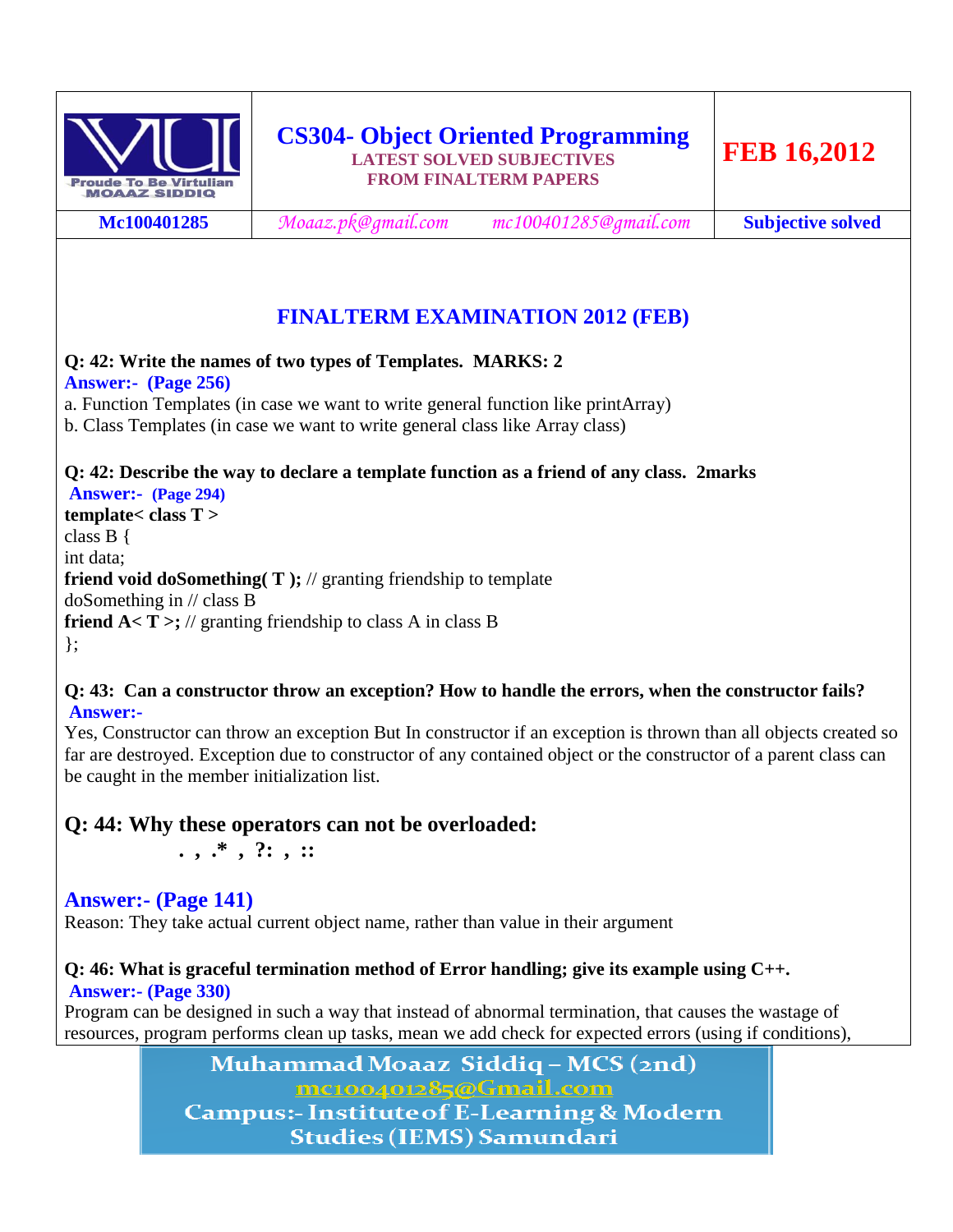```
Example – Graceful Termination
int Quotient (int a, int b ) {
if(b == 0)cout << "Denominator can't " << " be zero" << endl;
// Do local clean up
exit(1);
}
return a / b;
}
```
# **Q: 47: How can you describe Virtual destructor? Why Virtual destructor is used?**

# **Answer:- (Page 234)**

When delete operator is applied to a base class pointer, base class destructor is called regardless of the object type. Only base class part of object will be deleted other parts will remain as it is this result in memory leak (wastage of memory), Virtual Destructors make it possible that complete object is being deleted so there is no memory leak (waste of memory).

# **Q: 48: Motor car can be called a good candidate for being an object so, this ibject contains Encapsulation characteristic. You are required to apply the concept of Encapsulation on "Motor Car".**

# **Answer:-**

Yes Motor Care is a good candidate for apply the concept of encapsulation

In Motor Car we have the following Objects which fully describes the phenomena of encapsulation.

- 1. Steer Wheels
- 2. Accelerate
- 3. Change Gear
- 4. Apply Brakes
- 5. Turn Lights On/Off

In encapsulation we just provide the user an interface and hide the Full implementation from the user because user don't want to know the implementation he Just want his work should be done perfectly

For example: Breaks of car, we gave just a paddle to the User and encapsulate how it works inside the engine. Same for accelerator, gear, steer wheels and turn on and off of Light.

**Q: 49: Suppose base class and derived class has a member function with same signature. Now call that member function through the pointers to a base class object. Now, what determines that the base class member function or derived class function will be called?**

# **Q: 51: What do you know about exception in initialization? Explain with example.**

# **Answer:- (Page 345)**

# **Exception in Initialization List**

Exception due to constructor of any contained object or the constructor of a parent class can be caught in the member initialization list.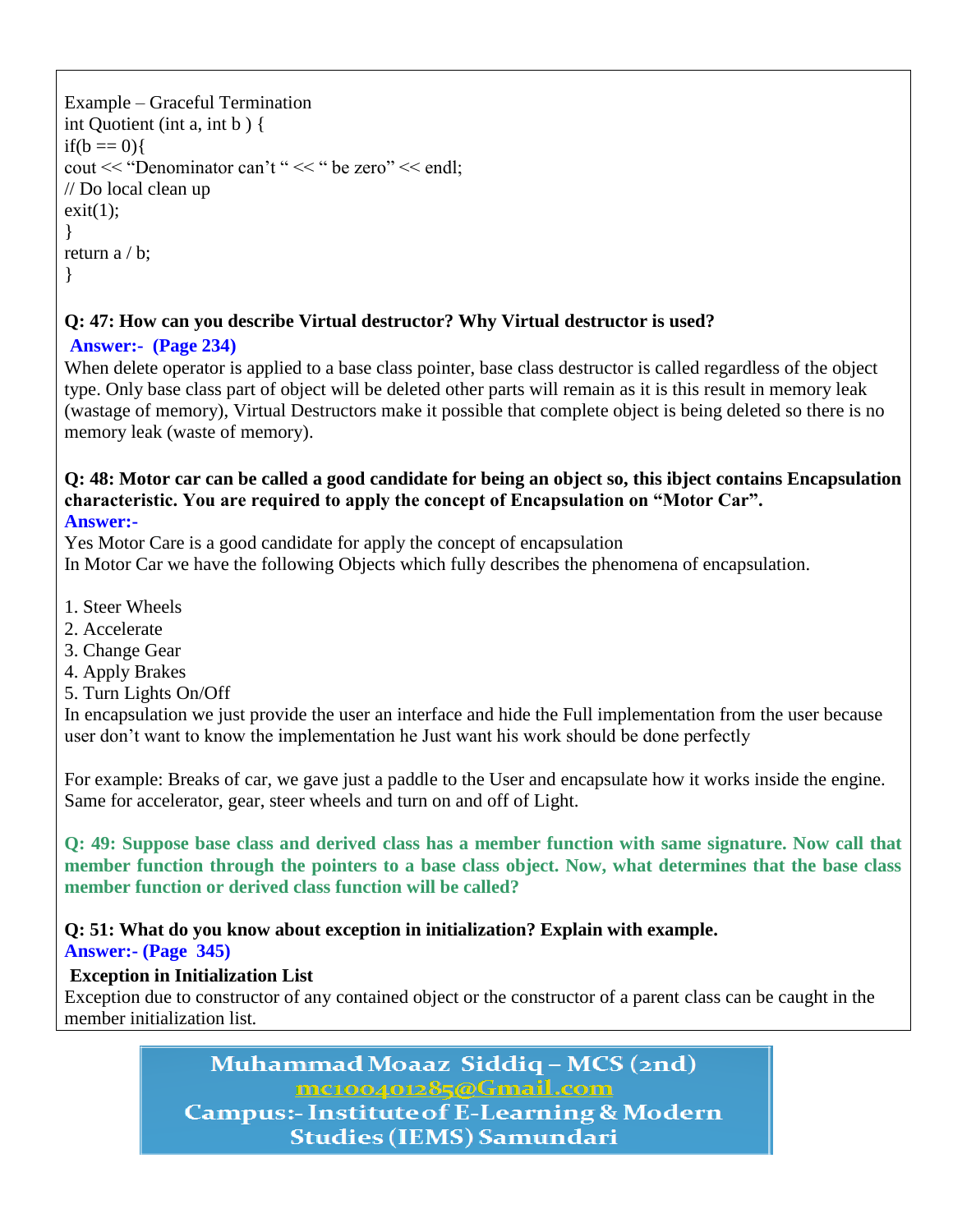# **Example**

```
Student::Student (String aName) : name(aName)
/*The constructor of String can throw a exception*/
```
{ ... }

# **Exception in Initialization List**

The programmer may want to catch the exception and perform some action to rectify the problem

#### **Example**

Student::Student (String aName) try : name(aName) {

```
...
}
```
catch  $(...)$  { }

# **FINALTERM EXAMINATION 2012 (FEB)**

# **1. How can we set the default values for non type parameters?**

### **Answer:- (Page 284)**

```
We can set default value for this non type parameters, as we do for parameters passed in ordinary functions,
template< class T, int SIZE = 10 >
class Array {
private:
T ptr[SIZE];
public:
void doSomething();
…
}
2. Explain the statement vector <int> ivec (4,3)
Answer:-
This would create a vector of four elements, each one initialized to 3. ivec looks like this:
3 3 3 3
3. Tell the procedure of making a class abstract in C++ by giving an example.
Answer:- (Page 230)
In C++, we can make a class abstract by making its function(s) pure virtual. Conversely, a class with no pure 
virtual function is a concrete class (which object can be instantiated)
```
A class having pure virtual function(s) becomes abstract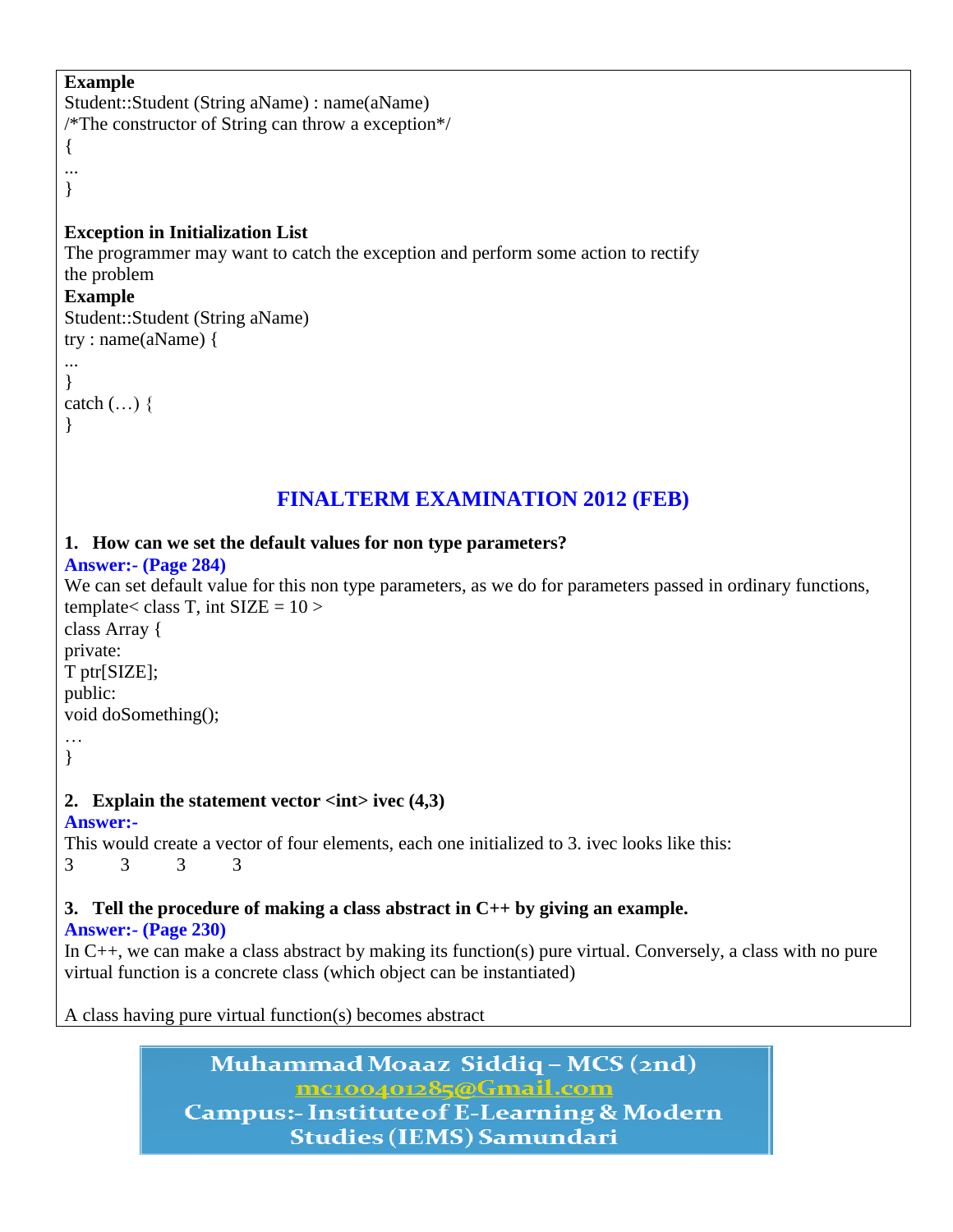```
class Shape {
…
public:
virtual void draw() = 0;
}
4. Write down a list of four intangible objects?
Answer:-
1. Time
2. Light
3. inteligence
4. Temperature 
5.software
5. Give the pseudo code of non case sensitive comparison function of string class.
Answer:- (Page 263)
int caseSencompare( char* str1, char* str2 )
{
for (int i = 0; i < strlen( str1 ) && i < strlen( str2 ); ++i)
if ( str1[i] != str2[i] )
return str1[i] - str2[i];
```
b. Dereferencing operator (\*) c. Inequality operator  $(!=)$ 

a. Increment operator  $(++)$ 

**Answer:- (Page 301)**

return strlen(str1) - strlen(str2);

#### **7. Mobile is a good entity for being an object. Write characteristics, behavior and unique ID. Answer:-**

**6. Describe three properties necessary a container to implement generic algorithms.**

We claimed that this algorithm is generic, because it works for any aggregate object

Characteristics: Buttons, Battery, Screen Behavior: Calling, Sending Message, Internet, Multimedia Unique ID: Nokia

(container) that defines following three operations

# **8. What are the container requirements? Write details.**

# **Answer:-**

}

As each container need to perform certain operations on the elements added to it like their copy while creating another instance of container or their comparison while performaing certain operation on them like their sorting , so the elements that we are going to add in containers should provide this kind of basic functionality. Examples of these functionalities are given below,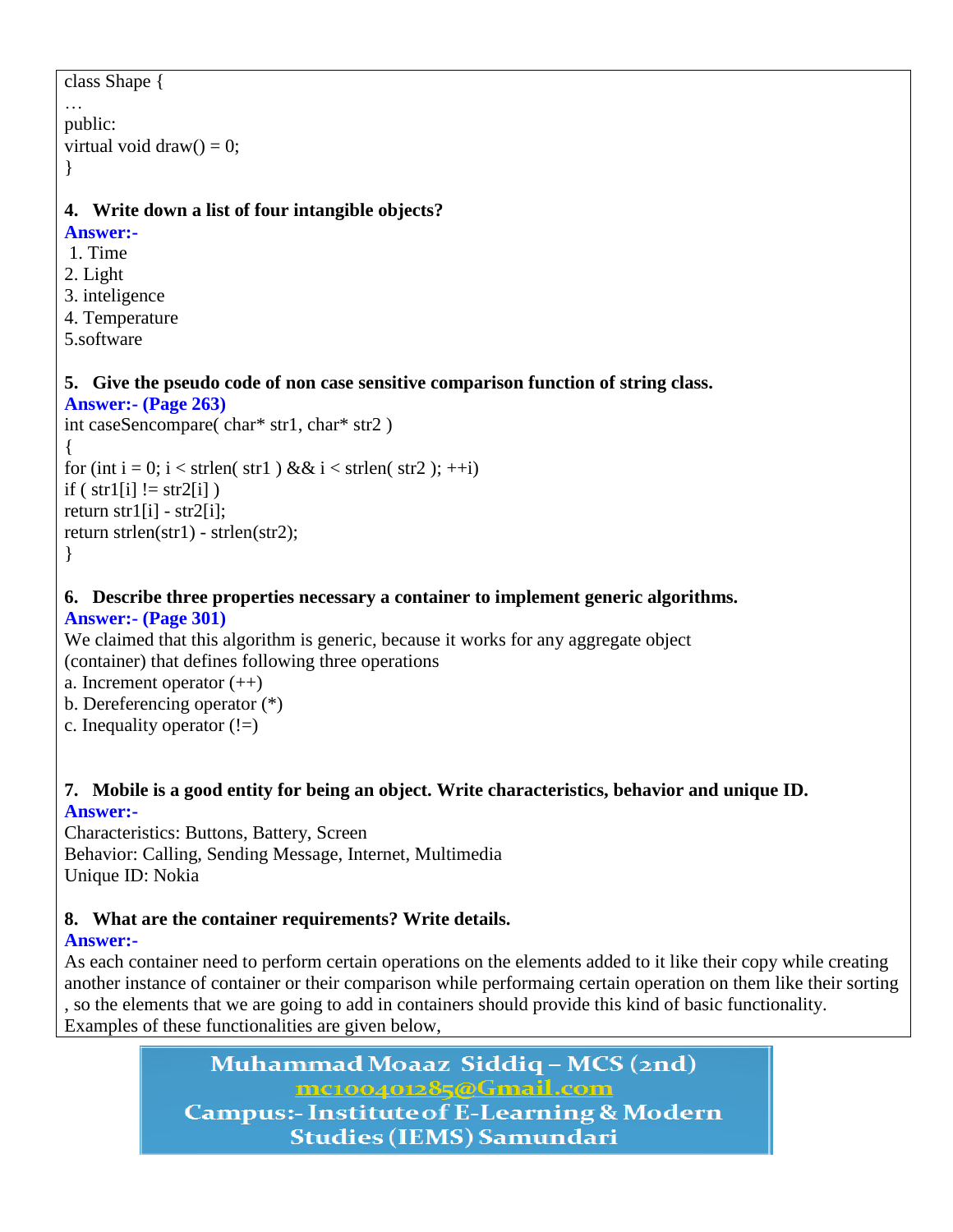- When an element is inserted into a container, a copy of that element is made using,
- Copy Constructor
- Assignment Operator

So the elements need to be added to any container should provide copy and assignment functionality.

 Associative containers and many algorithms compare elements so the elements that are added to associative containers should have this functionality,

o Operator ==

o Operator <

 $c++$  does not provide functionality of comparison operator (==) or less than operator (<) by itself so we have to provide this functionality by ourselves in element class if we want to use it in associative containers.

# **FINALTERM EXAMINATION 2012 (FEB)**

# **1- Resolve problems in overloading assignment operator in string class.**

**Answer:-**

The problem in statement  $str1 = str2 = str3$  is. str1=str2=str3 is resolved as: str1.operator=(str2.operator=(str3)) Assignment operator is beiing called two times one for part  $str2 = str3$  and then for  $str1 = (str2 = str3)$  as assignment operator is right associate so first str2=str3 will be executed, and str2 will become equal to str3, then first overloaded assignment operator execution result will be assigned to s1, str1.operator=(str2.operator=(str3))

#### **2- What is random-iterator? What relation b/w random iterator and vector 5 marks Answer:-**

Random Access Iterators:-

They have all the capabilities of bidirectional Iterators plus they can directly access any element of a container.

You can think of vectors as smart arrays. They manage storage allocation for you, expanding and contracting the size of the vector as you insert or erase data. You can use vectors much like arrays, accessing elements with the [] operator. Such random access is very fast with vectors. as we can access any element of vector using its index so we can use random access iterator.

It's also fast to add (or push) a new data item onto the end (the back) of the vector. When this happens, the vector's size is automatically increased to hold the new item.

**3- Class complex {double real,ing public ....... }; overload the \*= operator for the complex class by writing C++ code 3 marks**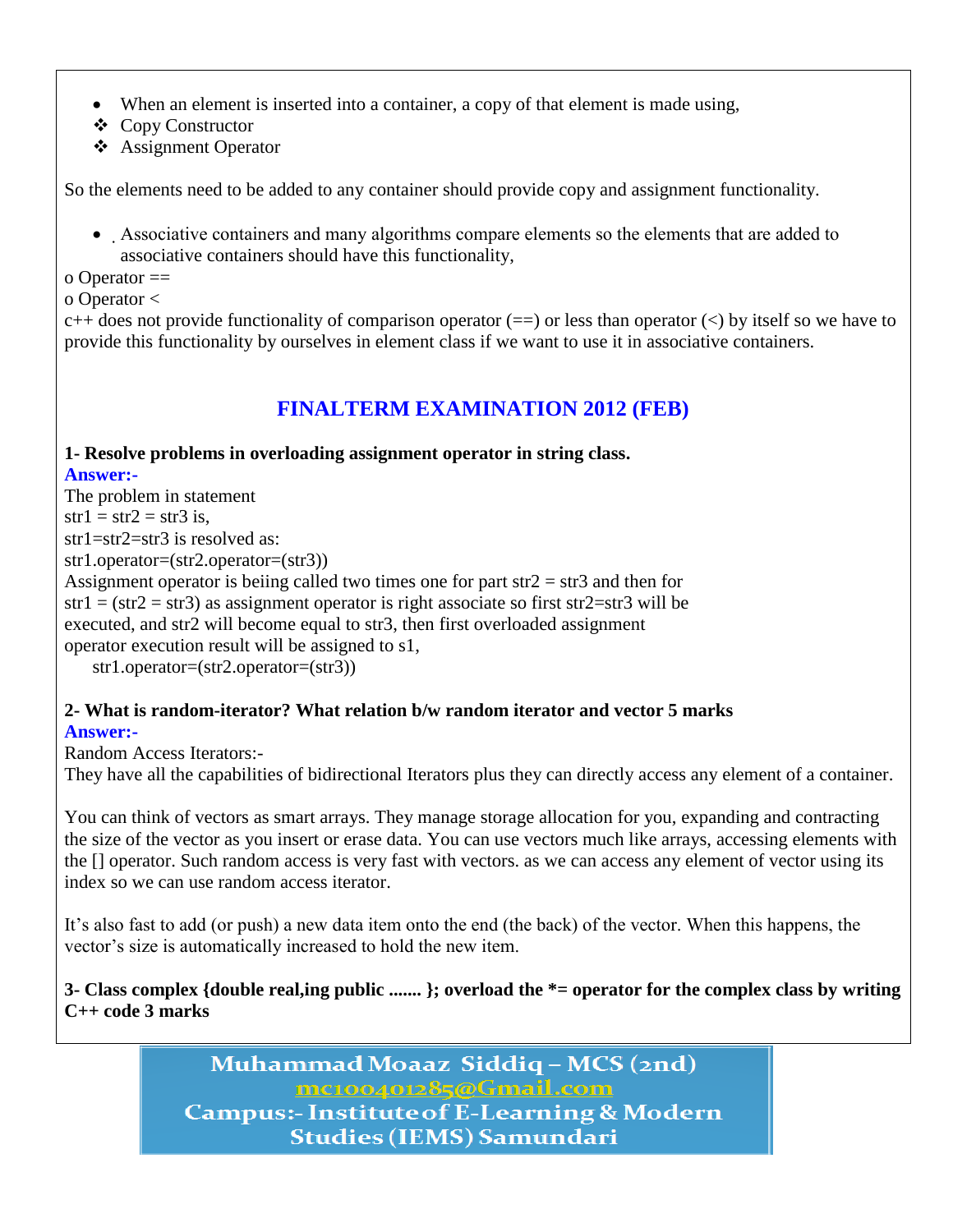**Answer:- (Page 153)** class Complex{ double real, img; public: Complex & operator+=(const Complex & rhs); Complex  $& operator+=\text{(count double }&rhs)$ ; ...

};

**4-suppose there is a class Doctor with data member. Name Department and Doctor. you are required to write default copy constructor as well as deep copy constructor in order to initialize object and explain the difference with the help of main() function. Only write up to constructor code and main() function 5 marks**

# **FINALTERM EXAMINATION 2011**

# **Question No: 37 ( Marks: 2 )**

Write three important features of virtual functions.

# **Answer:- [Click here for detail](http://blog.dimajix.de/archives/68-Using-Templates-instead-of-virtual-functions.html)**

These are one of the core components of C++ and enable different specializations of a base class. An important feature of the virtual function mechanism is that it is truly dynamic with respect to the resolution of the correct method to be called.

# **Question No: 38 ( Marks: 5 )**

**There are some errors in the code given below, you have to Indicate the line no. with error/s Give the reason for error/s** 

# **Correct the error/s.**

- 1. #include <iostream>
- 2. #include <stdlib.h>
- 3. using namespace std;
- 4. template <typename T>
- 5. class MyClass{
- 6. public:
- 7. MyClass(){
- 8. cout<<"This is class1"<<endl;
- 9. }
- 10. };
- 11.

Muhammad Moaaz Siddiq - MCS (2nd) mc100401285@Gmail.com **Campus:- Institute of E-Learning & Modern** 

**Studies (IEMS) Samundari**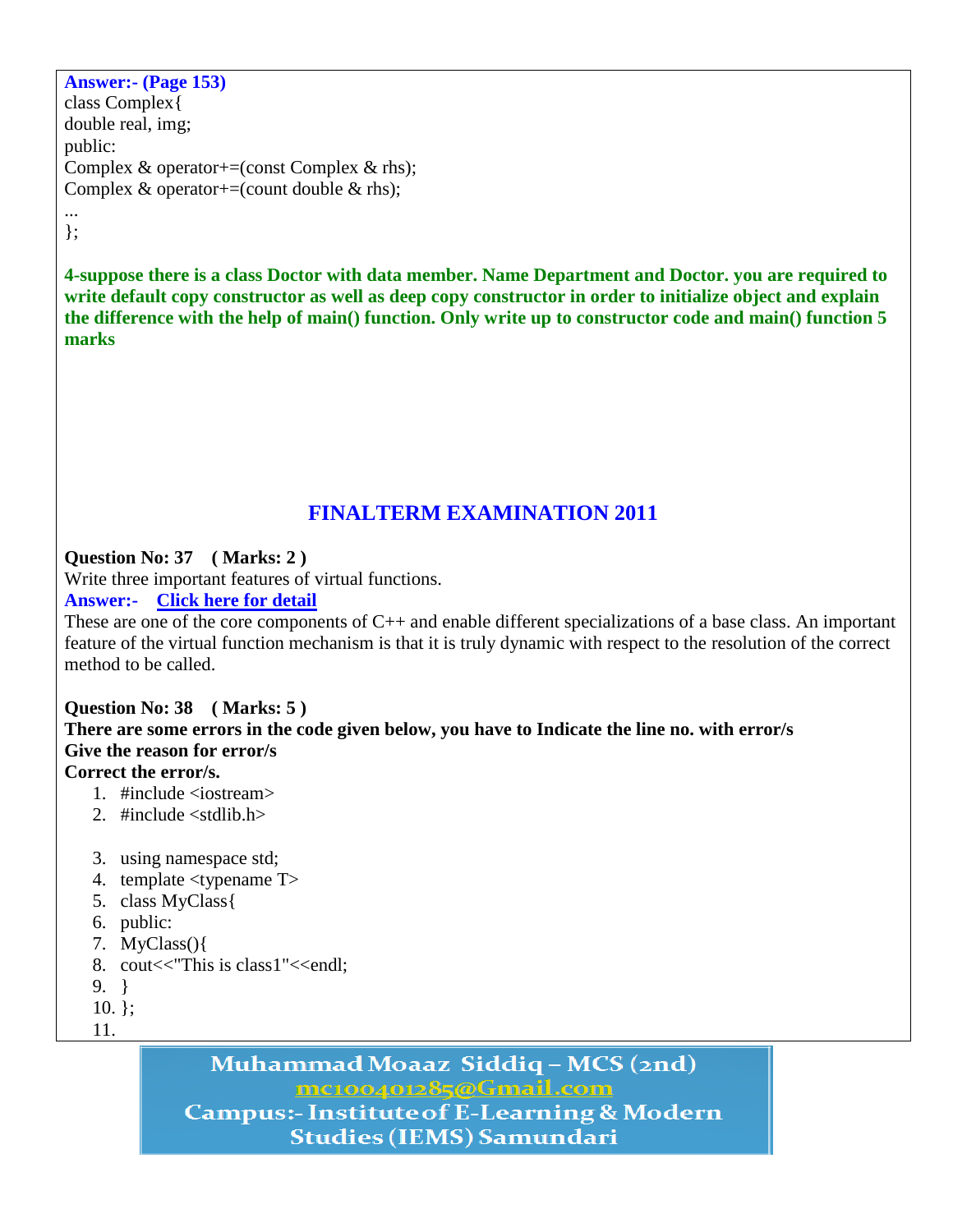```
12. template <typename T> 
   13. class MyClass<int*>{
   14. public:
   15. MyClass(){
   16. cout<<"This is class2"<<endl;
   17. }
   18. };
   19.
   20. int main(int argc, char *argv[])
   21. {
   22. MyClass<int> c1;
   23. MyClass<int*> c2;
   24. system("PAUSE");
   25. return 0;
   26.}
Answer: Correct Code
#include <iostream>
#include <stdlib.h>
using namespace std;
template <typename T>
class MyClass{
public:
MyClass(){
cout<<"This is class1"<<endl;
}
};
template <typename T>
class MyClasss{ // class MyClass<int*>{ templates we do not specify type in definition.
public:
MyClasss(){
cout<<"This is class2"<<endl;
}
};
int main(int argc, char *argv[])
{
MyClass<sub>int</sub> > c1;MyClasss<int> c2;*
system("PAUSE");
return 0;
}
```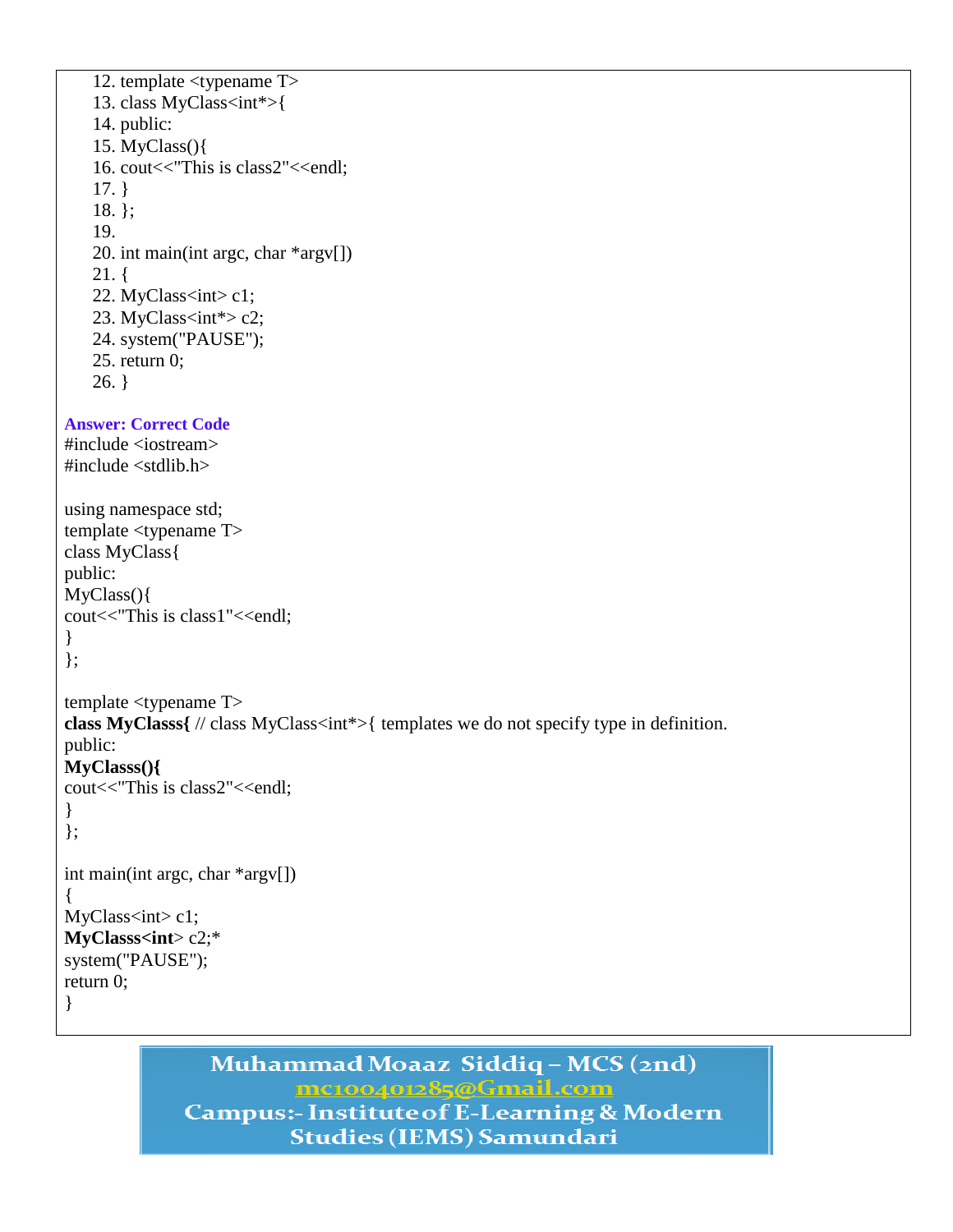#### **Question No: 39 ( Marks: 5 ) What is random iterator? What is its relation with vectors? Answer:-**

Random Access Iterators:-

They have all the capabilities of bidirectional Iterators plus they can directly access any element of a container.

You can think of vectors as smart arrays. They manage storage allocation for you, expanding and contracting the size of the vector as you insert or erase data. You can use vectors much like arrays, accessing elements with the [] operator. Such random access is very fast with vectors. as we can access any element of vector using its index so we can use random access iterator

It's also fast to add (or push) a new data item onto the end (the back) of the vector. When this happens, the vector's size is automatically increased to hold the new item.

# **FINALTERM EXAMINATION 2011**

**Create a vector array of length 8,and also initialize the elements of this array with values 0 1 2 3 4 5 6 7 (5 mark)**

**Suppose base class and derive class have a member function with same signature. Now call that member function through pointer to a base class object. Now what determines that the base class member function or derived class will be called? (mark 5)**

#### **Describe the salint feature of abstract class (mrk3)**

**Answer:- (Page 230)**

Abstract class's objects cannot be instantiated they are used for inheriting interface and/or implementation, so that derived classes can give implementation of these concepts.

In C++, we can make a class abstract by making its function(s) pure virtual. Conversely, a class with no pure virtual function is a concrete class

**Give the C++ code of template function to print the values of any type of array I int.this function will take 2 parameters one will be pointer and other will be will be size of array (mrk3)**

```
Answer:- (Page 257)
template<br/><typename T >void printArray(T^* array, int size)
{
for ( int i = 0; i < size; i++ )
cout << array i \vert \lt\lt, ", ", // here data type of array is T
}
```
**Give the name of three operation that a corsor or itrator generally provide (mrk3)**

**Answer:- (Page 305, 309)**

•  $T^*$  first() • T<sup>\*</sup> beyond()

•  $T^*$  next( $T^*$ )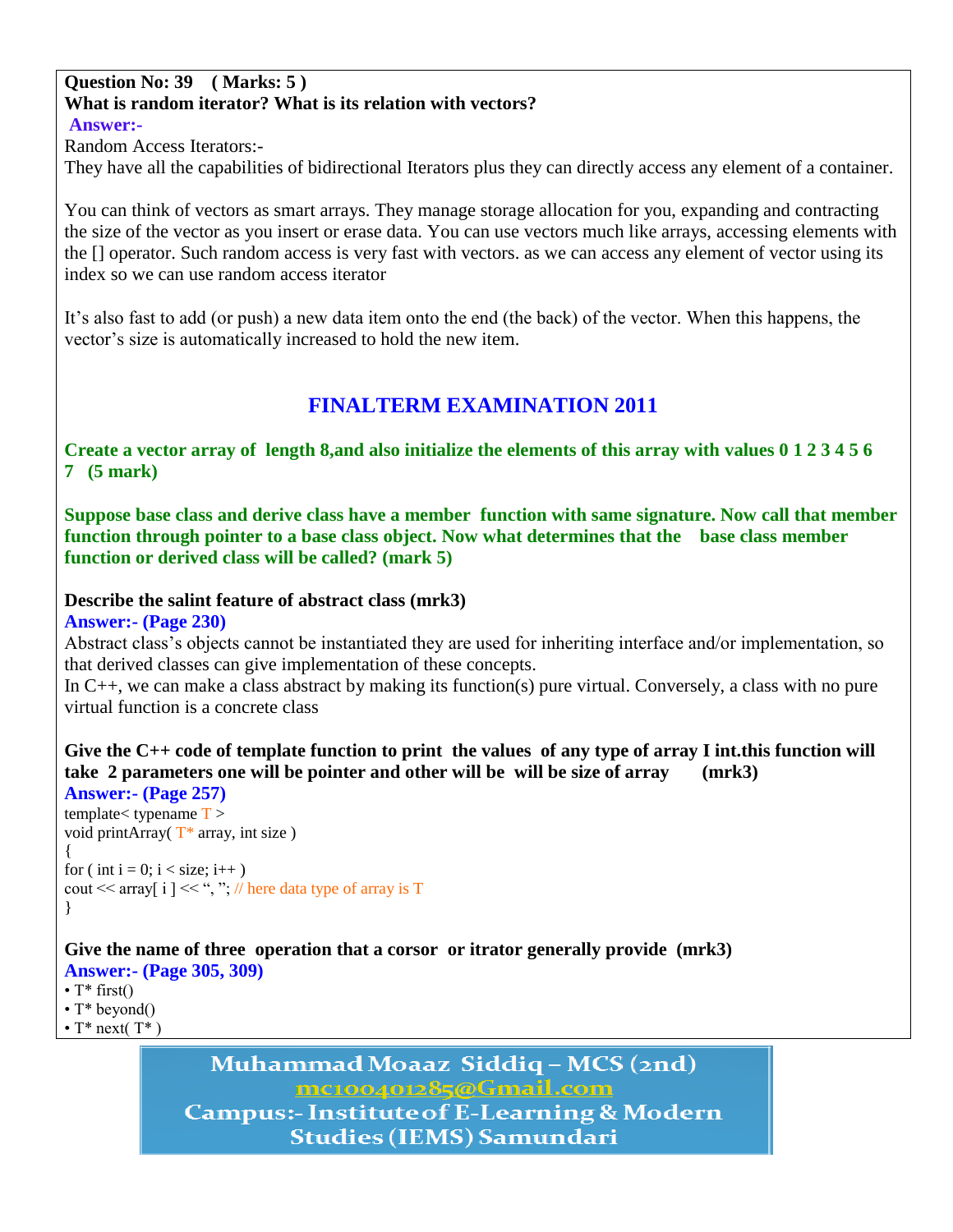### **What do you know about function Template?**

### (Answer: Page 262)

Function templates are used when we want to have exactly identical operations on different data types in case of function templates we cannot change implementation from data type to data type however we can specialize implementation for a particular data type.

### **Give the basic difference between iterator and cursors?**

### **Answer:- (Page 308)**

cursors were external pointer that we accessing internal data of any container like vector, it is against the principle of data hiding as we can access any container data using cursors so it is not good programming practice to given access in container for the use of cursors (first, next, beyond methods) we have alternate to cursors in the form of Iterators which are that traverse a container without exposing its internal representation.

### **The least one advantage and Disadvantage of Template**

**Answer:- (Page 300)** Advantages: Templates provide • Reusability

• Writability

Disadvantages:

• Can consume memory if used without care.

# **FINALTERM EXAMINATION 2011**

# **1-define composition and give its example with coding**

#### **Answer:- (Page 53)**

An object may be composed of other smaller objects, the relationship between the "part" objects and the "whole" object is known as Composition.

Example

Ali is made up of different body parts; They can't exist independent of Ali.

# **2-what are container classes? How many types of container classes are there?**

**Answer:- (Page 312)**

Container is an object that contains a collection of data elements like we have studied before now we will study them in detail.

STL provides three kinds of containers,

- 1. Sequence Containers
- 2. Associative Containers
- 3. Container Adapters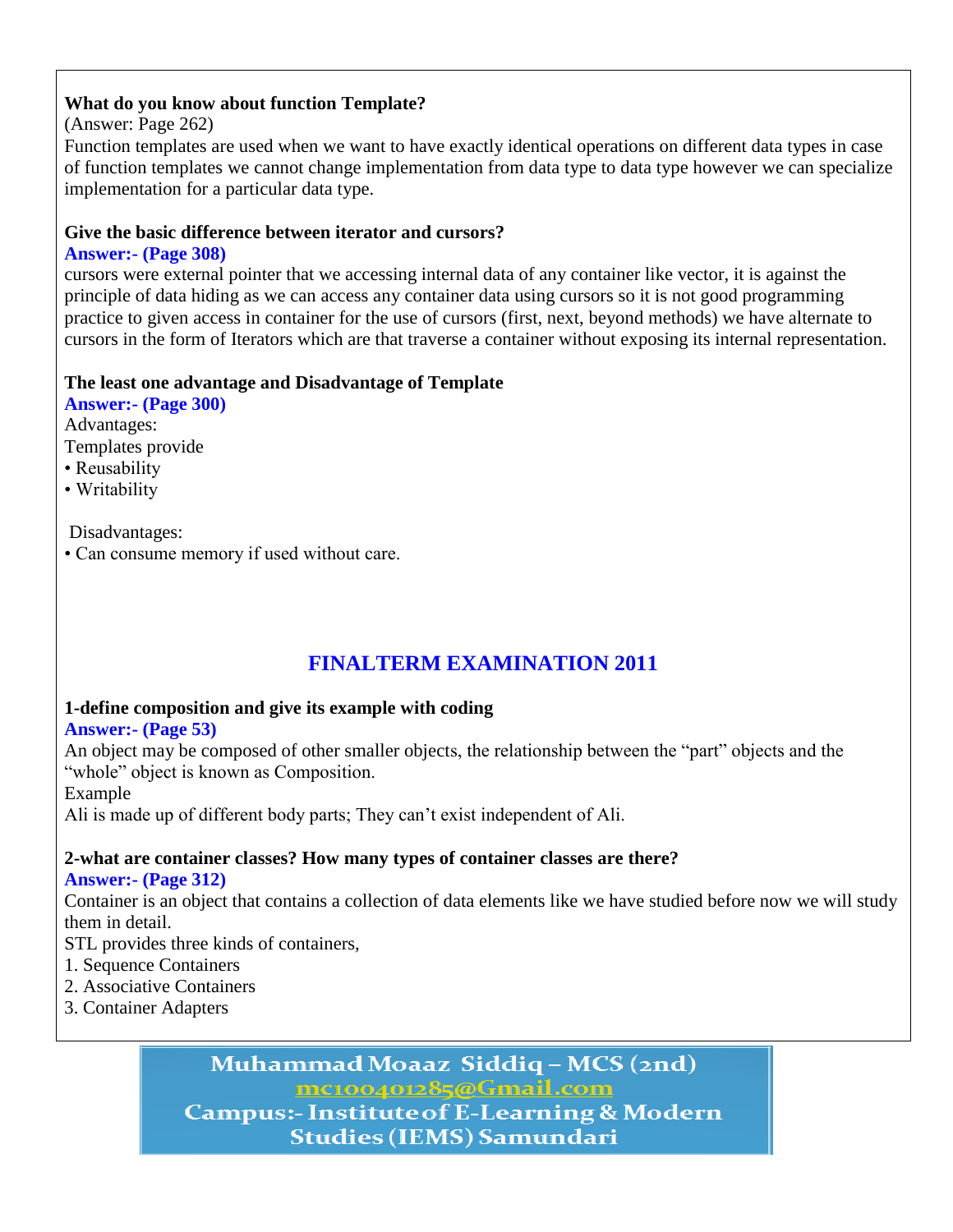# **3-what is virtual inheritance?**

**Answer:- (Page 253)**

In virtual inheritance there is exactly one copy of the anonymous base class object

#### **4-can a constructor throw exception? If it fails, how should this error be handled? Answer:- [Click here for detail](http://stackoverflow.com/questions/77639/when-is-it-right-for-a-constructor-to-throw-an-exception)**

One-stage constructors should throw if they fail to fully initialize the object. If the object cannot be initialized, it must not be allowed to exist, so the constructor must throw.

### **5-define inheritance and give its example.**

**Answer:- (Page 29)**

- $\triangle$  Derived class inherits all the characteristics of the base class
- $\triangle$  Besides inherited characteristics, derived class may have its own unique characteristics
- Major benefit of inheritance is reuse

# **7-what is constructor?**

**Answer:- (Page 74)**

Constructor is used to **initialize** the objects of a class. Constructor is used to ensure that object is in well defined state at the time of creation.

# **8-define static and dynamic binding.**

**Answer:- (Page 227)**

**Static binding** means that target function for a call is selected at compile time **Dynamic binding** means that target function for a call is selected at run time

# **FINALTERM EXAMINATION 2011**

**Q1) Fill in the blanks below with public, protected or private keyword.**

**a. Public members of base class are \_\_\_\_\_\_\_\_\_\_ members of derived class b. Protected members of base class are \_\_\_\_\_\_\_\_\_\_members of derived class.**

#### **Answer:-**

**a.** Public members of base class are **\_\_\_\_\_\_ public** \_\_\_\_\_ members of derived class b. Protected members of base class are \_\_\_\_\_ **protected** \_\_\_\_\_members of derived class.

Q2) Can a constructor throws an exception? How to handle the error when the constructor fails? **Answer:- Repeated**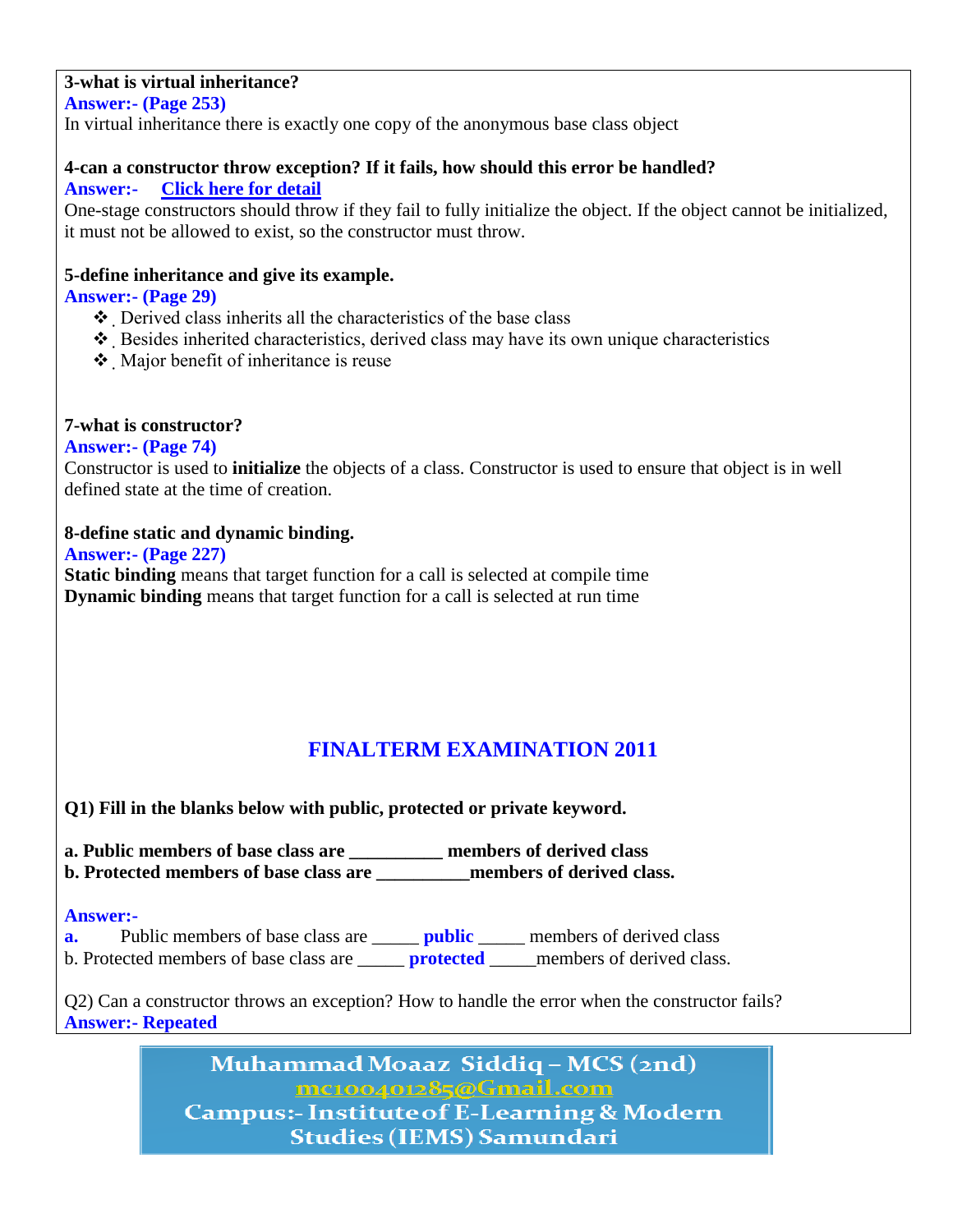#### **Q3) What is the difference (if any) between the two types of function declarations? template function\_declaration; template function\_declaration;**

#### **Answer:- [Click here for detail](http://www.cplusplus.com/doc/tutorial/templates/)**

The format for declaring function templates with type parameters is:

template <class identifier> function\_declaration; template <typename identifier> function\_declaration;

The only difference between both prototypes is the use of either the keyword class or the keyword typename. Its use is indistinct, since both expressions have exactly the same meaning and behave exactly the same way.

#### **Q4) State any two reasons why the virtual methods can not be static?**

**Answer:- [Click here for detail](http://www.codeguru.com/forum/archive/index.php/t-343277.html)**

The virtual method implies membership, so a virtual function cannot be a nonmember function. Nor can a virtual function be a static member, since a virtual function call relies on a specific object for determining which function to invoke. A virtual function declared in one class can be declared a friend in another class.

### **Q5) Give three advantages that Iterators provide over Cursors.**

#### **Answer: - (Page 311)**

a. With Iterators more than one traversal can be pending on a single container

b. Iterators allow to change the traversal strategy without changing the aggregate object

c. They contribute towards data abstraction by emulating pointers

#### **Q6) Consider the code given below explain what kind of association exists between class A and class B. Justify your answer as well.**

**class A{**

**private: int a,b,c;**

**public:**

**…. };**

**class B{**

**private:**

**int d,e,f; A obj1;**

**public:**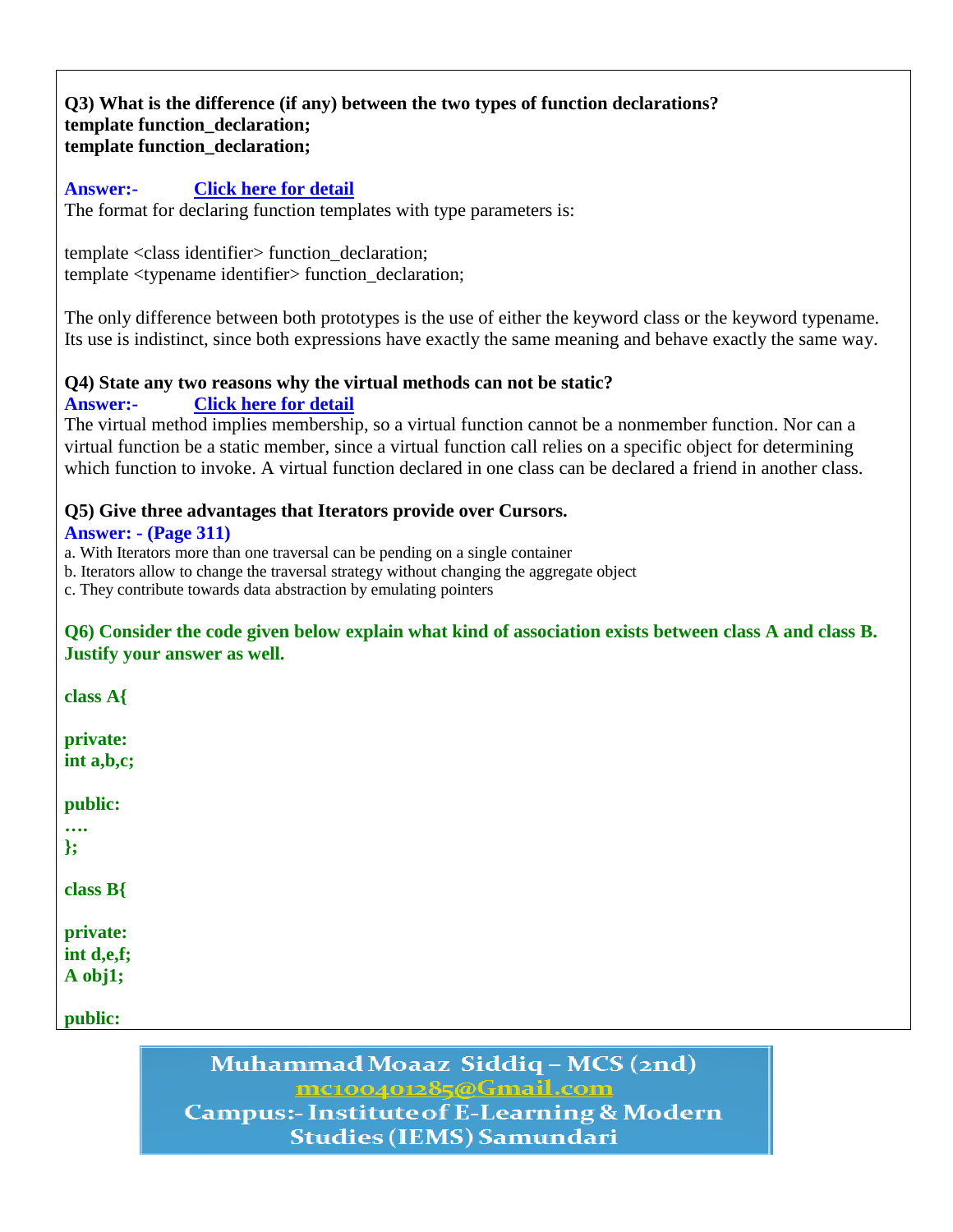# **Q7) If we declare a function as friend of a template class will it be a friend for a particular data type or for all data types of that class.**

#### **Q8) Is it possible to have Virtual Constructor? Justify your answer.**

**Answer: -** <http://r4r.co.in/answer.php?id=1966&option=C++%20Subjective> There is nothing like Virtual Constructor. The Constructor cant be virtual as the constructor is a code which is responsible for creating a instance of a class and it cant be delegated to any other object by virtual keyword means.

#### **Q9) Explain the difference between static member variables with Non-static member variables of a class with the help of example.**

**Q10) There are some errors in the code given below, you have to**

- **1. Indicate the line no. with error/s**
- **2. Give the reason for error/s**
- **3. Correct the error/s.**
- 1. #include (header extension is missing
- 2. #include
- 3. using namespace std;
- 4. template
- 5. class MyClass{
- 6. public:
- 7. MyClass(){
- 8. cout"This is class1"endl;
- 9. }
- 10. };
- 11. template
- 12. class MyClass{
- 13. public:
- 14. MyClass(){
- 15. cout"This is class2"endl;
- 16. }

17. };

- 18. int main(int argc, char \*argv[])
- 19. {
- 20. MyClass c1;
- 21. MyClass c2;
- 22. system("PAUSE");
- 23. return 0;
- }
- **Answer: Repeated**

# Muhammad Moaaz Siddiq - MCS (2nd) mc100401285@Gmail.com **Campus:- Institute of E-Learning & Modern**

**Studies (IEMS) Samundari** 

#### **…. };**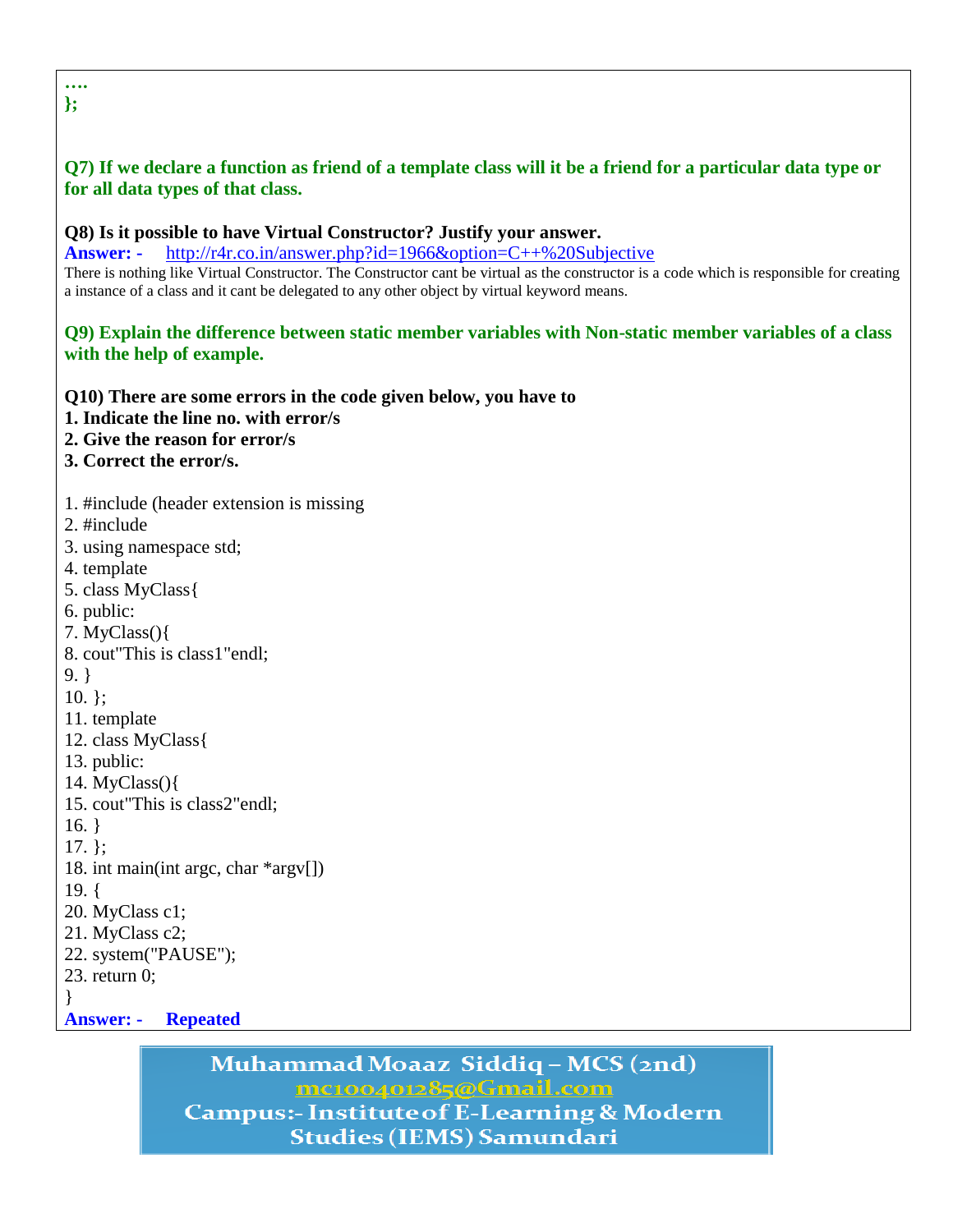**Q11) What is a container class? What are the types of container classes? Answer: - Repeated**

**Q12) What is a Virtual Destructor? Why we use Virtual Destructors. Answer: - Repeated**

# **FINALTERM EXAMINATION 2011**

**1.What are container requirements (5) Answer:- Repeated**

### **2. Give the name of two cases when you MUST use initialization list as opposed to assignment in constructors. 5**

**Answer:- [Click here for detail](http://www.possibility.com/wiki/index.php?title=CppInterviewQuestions)**

Both non-static const data members and reference data members cannot be assigned values; instead, you should use initialization list to initialize them.

#### **3. In which situation do we need to implement Virtual inheritance? explain with an example (5 marks) Answer:-**

In multiple inheritance while solving diamond problem virtual inheritance need to implement. The solution of avoid this problem is virtual inheritance so that in multiple inheritance only one copy of base class is generated as shown below instead of two separate copies.

In virtual inheritance there is exactly one copy of the anonymous base class object

**Example:** class Vehicle{ protected: int weight; }; class LandVehicle : public virtual Vehicle{ }; class WaterVehicle : public virtual Vehicle{ }; Example class AmphibiousVehicle: public LandVehicle, public WaterVehicle{ public: AmphibiousVehicle(){ weight  $= 10$ ; }

# Muhammad Moaaz Siddiq - MCS (2nd)

mc100401285@Gmail.com **Campus:- Institute of E-Learning & Modern Studies (IEMS) Samundari**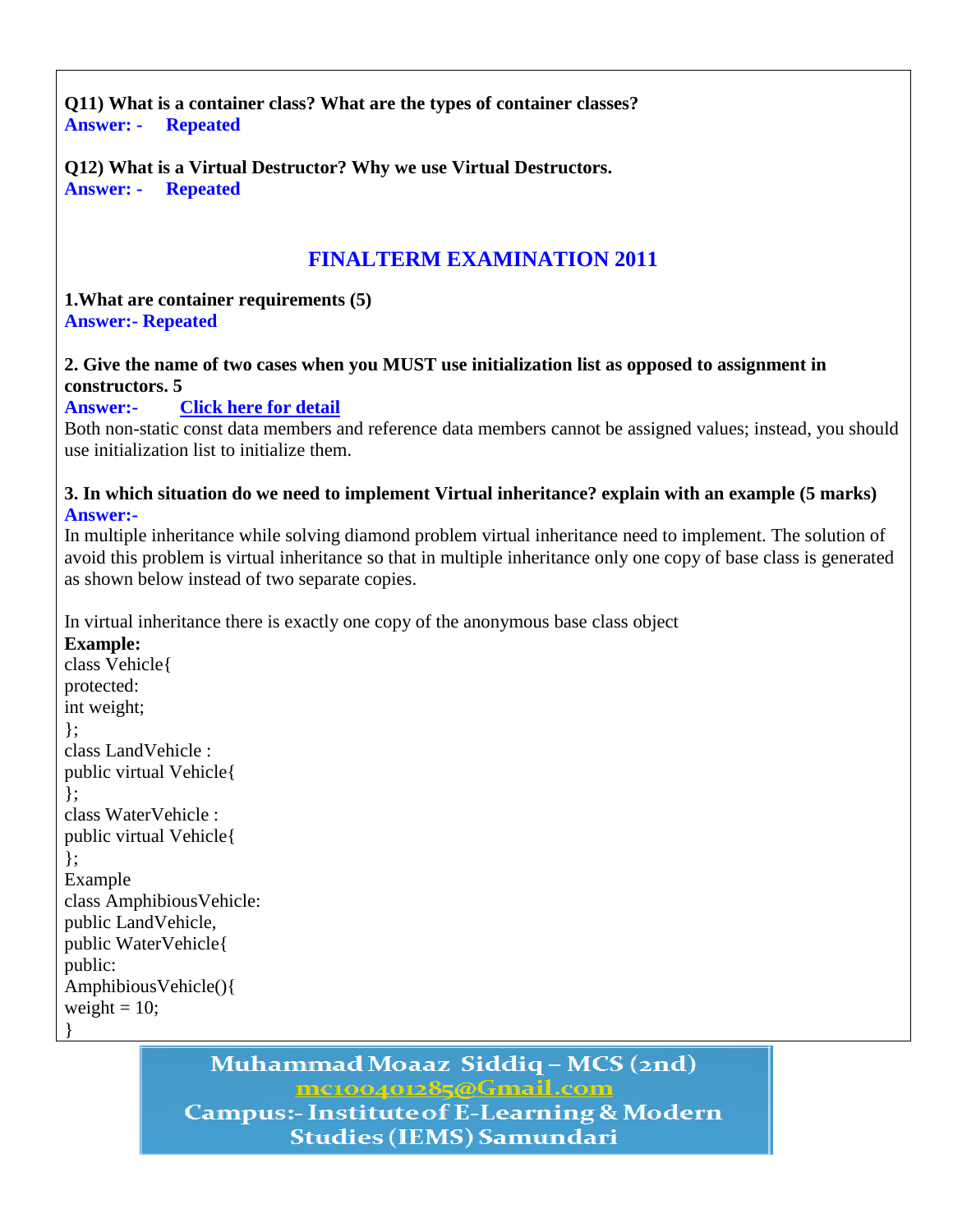### **4. What is random iterator? what is th relation between Random iterator and vector? Answer:- rep**

# **5. Give C++ code of template function to print the values of any type of array.. 3Marks**

 **[ Hint: this function will take teo parameters, one will be array pointer and other will be size of the array]**

**6. if iter is an iterator to a container. Write an expression that will have the value of the object pointed to by iterator, and will then cause iterator to point to the next element. (3marks)**

# **Answer:-**

 $*$ iter $++$ 

# **7. Describe three problems with multiple inheritance (3 marks)**

### **Answer:- (Page 248)**

- If more than one base class have a function with same signature then the child will have two copies of that function
- Calling such function will result in ambiguity

# **8. Name two types of template (2 Marks)**

### **Answer:- (Page 256)**

- a. Function Templates (in case we want to write general function like printArray)
- b. Class Templates (in case we want to write general class like Array class)

# **9. Sort data in the order in which compiler searches a function. Complete specialization, generic template, Partial specialization, Ordinary function. (2Marks )**

#### **Answer:- (Page 286)**

- a. First of all compiler looks for complete specialization
- b. If it can not find any required complete specialization then it searches for some partial specialization c. In the end it searches for some general template

### **10. Give the names of two types of containers basically known as first class containers.(2 Marks) Answer:- (Page 317)**

Sequence and associative containers are collectively referred to as the first-class containers

# Muhammad Moaaz Siddiq - MCS (2nd) mc100401285@Gmail.com **Campus:- Institute of E-Learning & Modern Studies (IEMS) Samundari**

};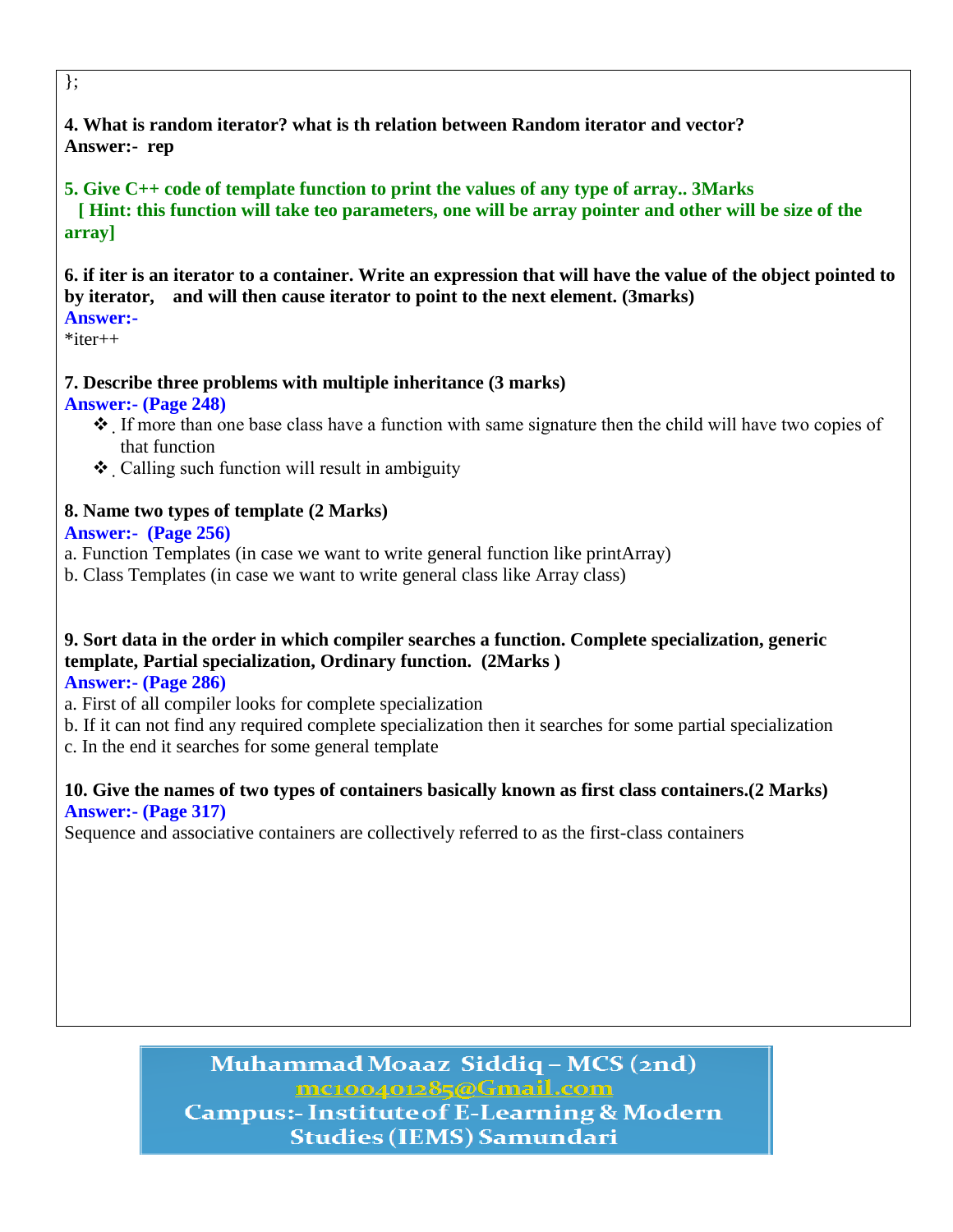# **FINALTERM EXAMINATION 2010**

**Question No: 27 ( Marks: 2 ) Describe the way to declare a template function as a friend of any class. Answer:- (Page 294) rep**

**Question No: 28 ( Marks: 2 ) State any two reasons why the virtual methods can not be static? Answer:- rep**

**Question No: 29 ( Marks: 2 ) Explain the statement below,** vector<int> ivec(4, 3); **Answer:- rep**

**Question No: 30 ( Marks: 2 ) Explain two benefits of setter functions. Answer:- (Page 67)**

1- It minimize the changes to move the objects in inconsistent states

2- You can write checks in your setter functions to check the validity of data entered by the user, for example age functions to check to calculate the age from date entered.

**Question No: 31 ( Marks: 3 ) Consider the code below, template< typename T > class T1 { public: T i; protected: T j; private: T k; friend void Test(); };**

**This code has a template class T1 with three members i,j and k and a friend function Test(), you have to describe which member/s of T1 will be available in function Test().**

**Answer:-** [Click here for detail](http://stackoverflow.com/questions/3447773/access-specifiers-in-c) All of them  $(i, j, k)$  will be available in function Test $(i, j, k)$ 

**Question No: 32 ( Marks: 3 ) What do you mean by Stack unwinding? Answer:- (Page 336)** The flow control ( the order in which code statements and function calls are made) as a result of throw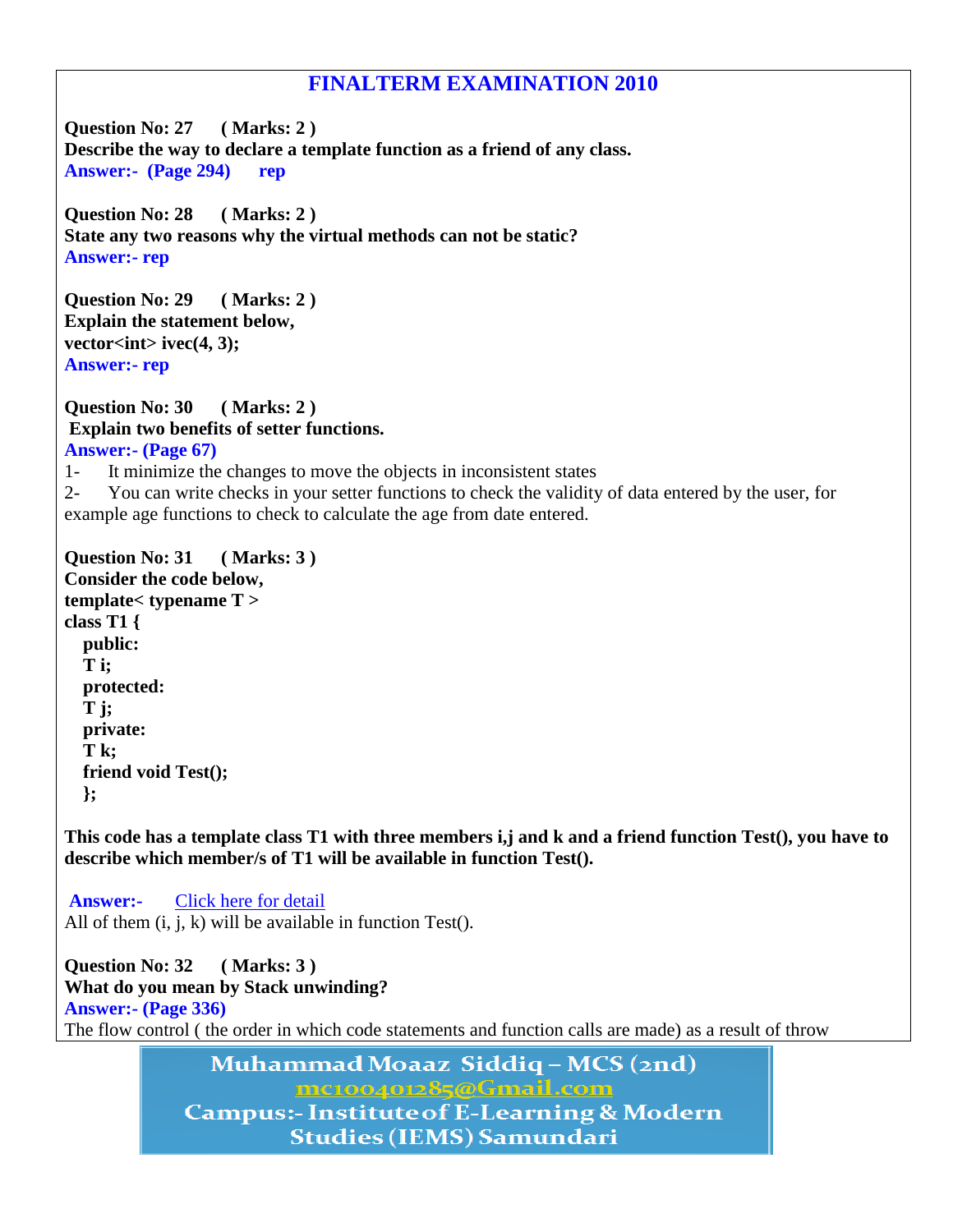statement is referred as "stack unwinding"

```
Question No: 33 ( Marks: 3 )
Give the c++ code of case sensitive comparison function of string class.
Answer:- (Page 265)
class CaseSenCmp {
public:
static int isEqual( char x, char y ) {
return x == y;
}
};
class NonCaseSenCmp {
public:
static int isEqual( char x, char y ) {
return toupper(x) == toupper(y);
}
};
template<br/><typename C >int compare( char* str1, char* str2 )
{
for (int i = 0; i < strlen( str1 ) && i < strlen( str2 ); i++)
if (!C::isEqual (str1[i], str2[i]))
return str1[i] - str2[i];
return strlen(str1) - strlen(str2);
};
int main() {
int i, j;
char *x = "hello", *y = "HELLO";i = \text{compare} < \text{CaseSenCmp} > (x, y);j = \text{compare} < \text{NonCaseSenCmp} > (x, y);cout << "Case Sensitive: " << i;
cout << "\nNon-Case Sensitive: "
<< j << endl;
return 0;
}
Question No: 34 ( Marks: 5 )
What is random_iterator? What is relation between random_iterator and Vector?
Answer:- rep
Question No: 35 ( Marks: 5 )
What would be the output of this code?
class mother {
 public:
   mother ()
```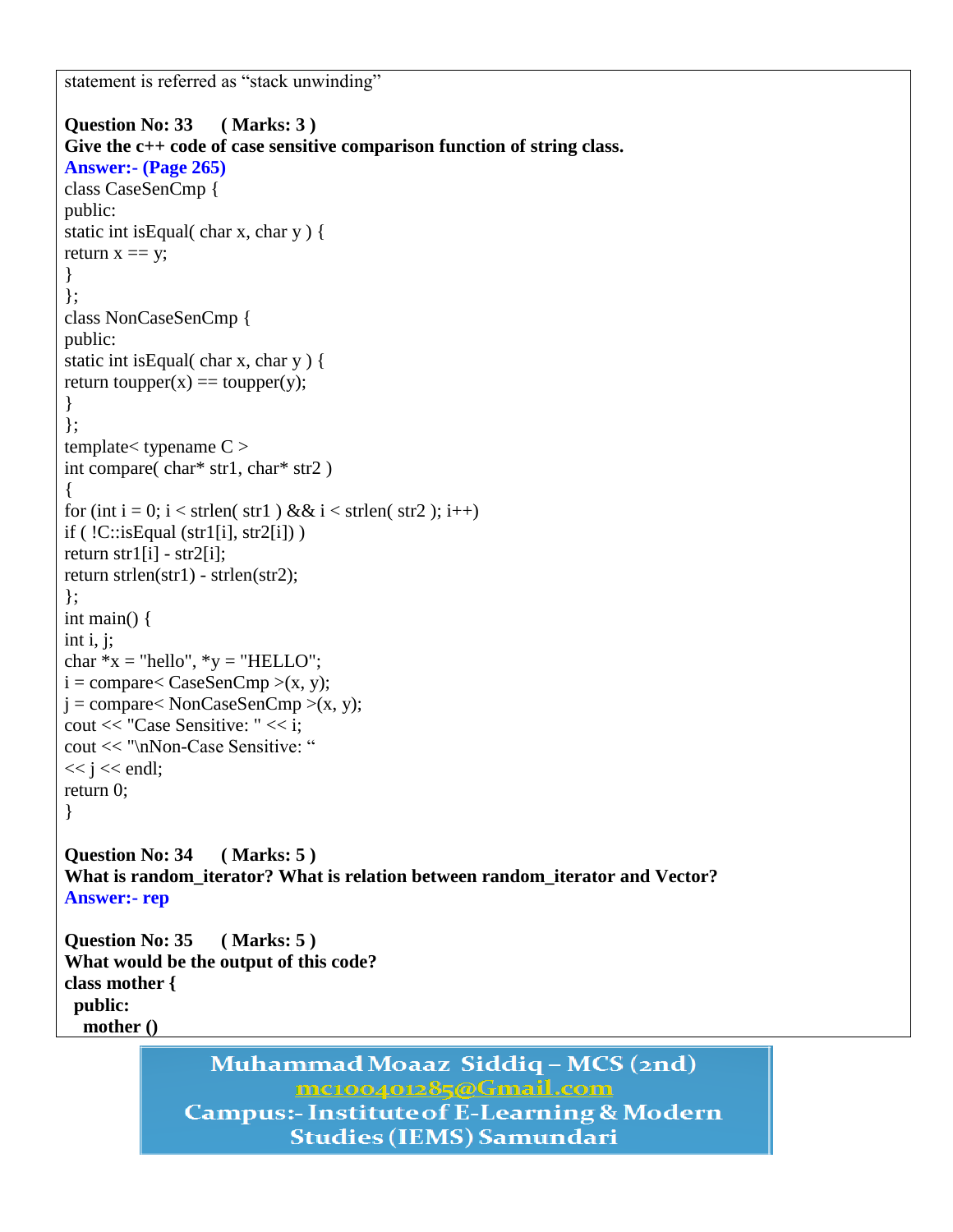```
 { cout << "mother: no parameters\n"; }
   mother (int a)
    { cout << "mother: int parameter\n"; }
};
class daughter : public mother {
 public:
   daughter (int a)
   \{ \text{ cout} << "daughter: \text{ int parameter}\n\| \};
class son : public mother {
 public:
   son (int a) : mother (a)
    { cout << "son: int parameter\n\n"; }
};
int main () {
 daughter rabia (0);
 son salman(0);
 return 0;
```

```
}
```
**Answer:-** [Click here for detail](http://sourcecodemania.com/inheritance-in-c/)

mother: no parameters daughter: int parameter

mother: int parameter

son: int parameter

**Question No: 36 ( Marks: 5 )**

**The code given below has one template function as a friend of a template class,** 

- **1. You have to identify any error/s in this code and describe the reason for error/s.**
- **2. Give the correct code after removing the error/s.**

```
template<typename U>void Test(U);
template< class T > class B {
       int data;
       public:
      friend void Test<>(T);
};
template<typename U>
void Test(U u){
  B < int b1:
   b1.data = 7;
```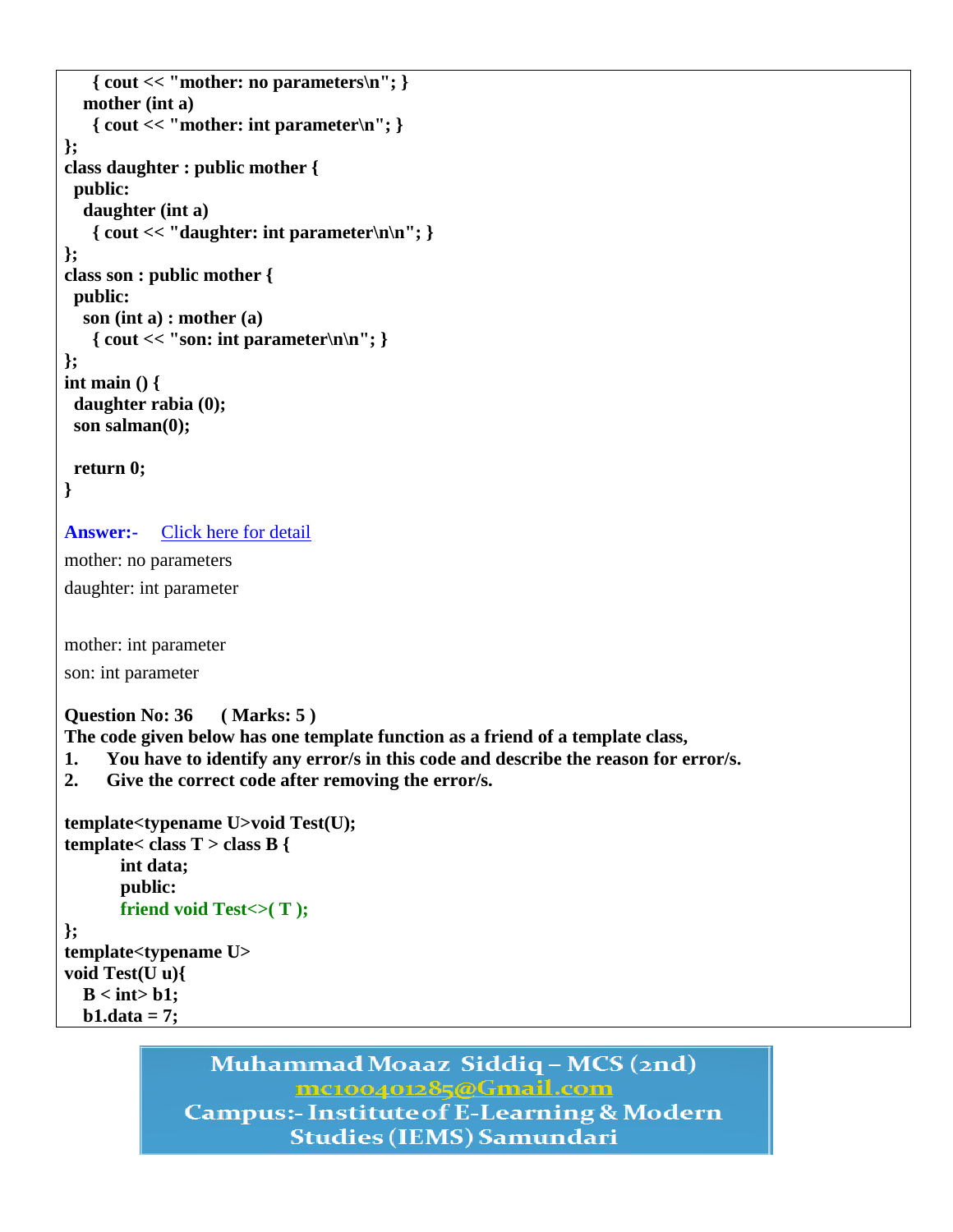```
 }
int main(int argc, char *argv[])
{
   char i;
   Test(i);
   system("PAUSE"); 
   return 0;
}
Answer:- (correct code) Click here for detail
#include <cstdlib>
template<typename U> void Test(U);
template< class T > class B {
   int data;
   public:
   template <typename U > friend void Test(U); // this statement is missing
};
template<typename U>
void Test(U u){
  B < \text{int} > b1;
  b1.data = 7;
   }
int main(int argc, char *argv[])
\{ char i;
   Test(i);
   system("PAUSE"); 
   return 0;
}
                               FINALTERM EXAMINATION 2010
Question No: 27 ( Marks: 2 ) 
Describe the way to declare a template function as a friend of any class.
```
**Answer:- rep**

**Question No: 28 ( Marks: 2 )**  Give the names of any two types of template. **Answer:- rep**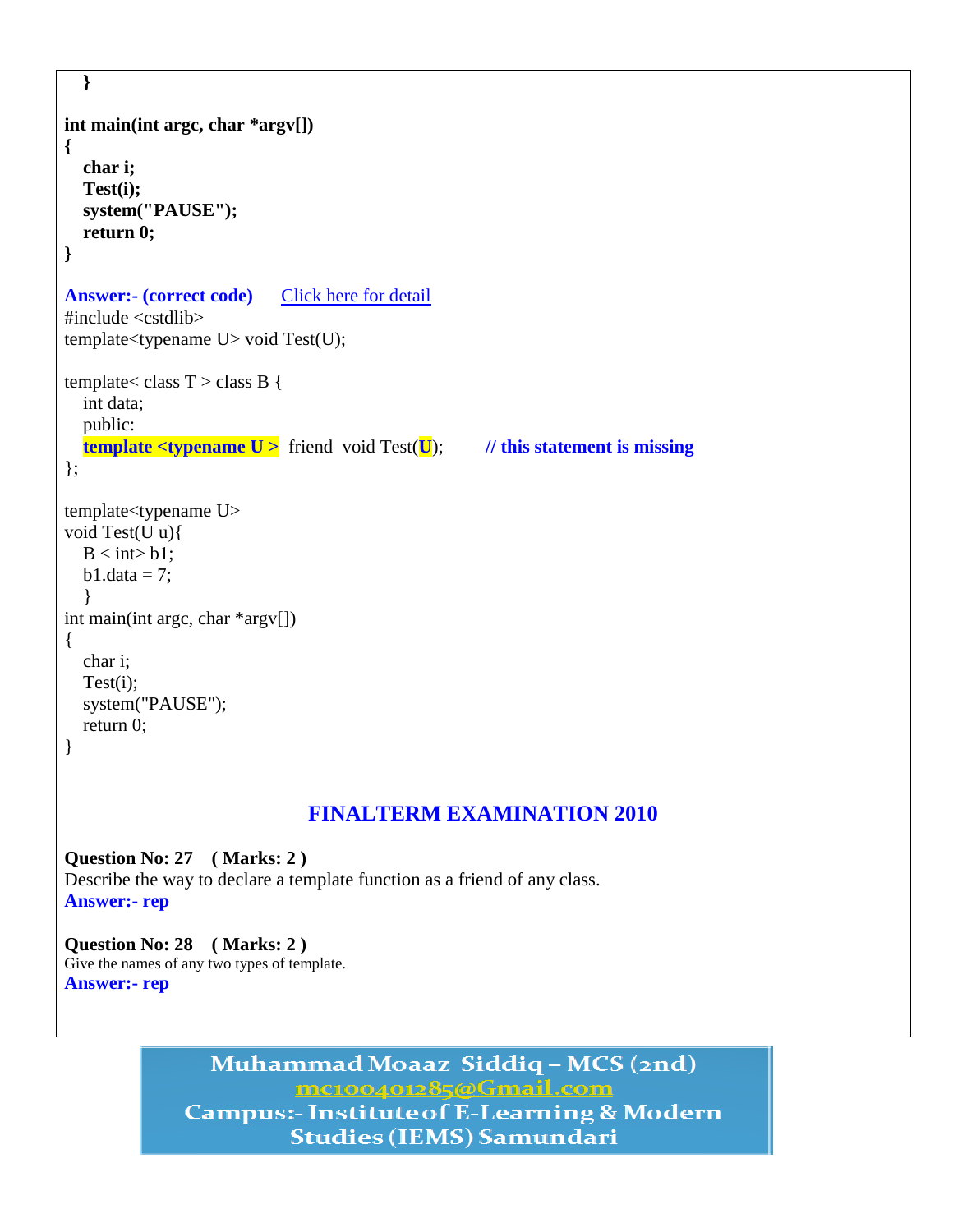#### **Question No: 29 ( Marks: 2 )**  Explain the statement below, vector $\langle int \rangle$  ivec(4, 3);

**Answer:- rep**

### **Question No: 30 ( Marks: 2 )**

Q. Enlist the kinds of association w.r.t Cardinality (3) **Answer:- (page 51)** With respect to cardinality association has the following types, a. Binary Association b. Ternary Association c. N-ary Association

**Question No: 31 ( Marks: 3 )**  Give three advantages that Iterators provide over Cursors. **Answer:- rep**

#### **Question No: 32 ( Marks: 3 )**

Give the differences between virtual inheritance and multiple inheritances.

### **Answer:- (Page 248, 253)**

In Multiple Inheritance, If more than one base class have a function with same signature then the child will have two copies of that function; Calling such function will result in ambiguity But In virtual inheritance there is exactly one copy of the anonymous base class object.

### **Question No: 33 ( Marks: 3 )**

If we declare a function as friend of a template class will it be a friend for a particular data type or for all data types of that class.

# **Question No: 34 ( Marks: 5 )**

See the 5 code snippets below and tell whether these are correct or incorrect also justify your answers in the table given at the end.

Snippet No.1

```
template< class T>
class A {
} ;
template < class T >class B : public A < T^*{ … }
```
Snippet No.2

template< >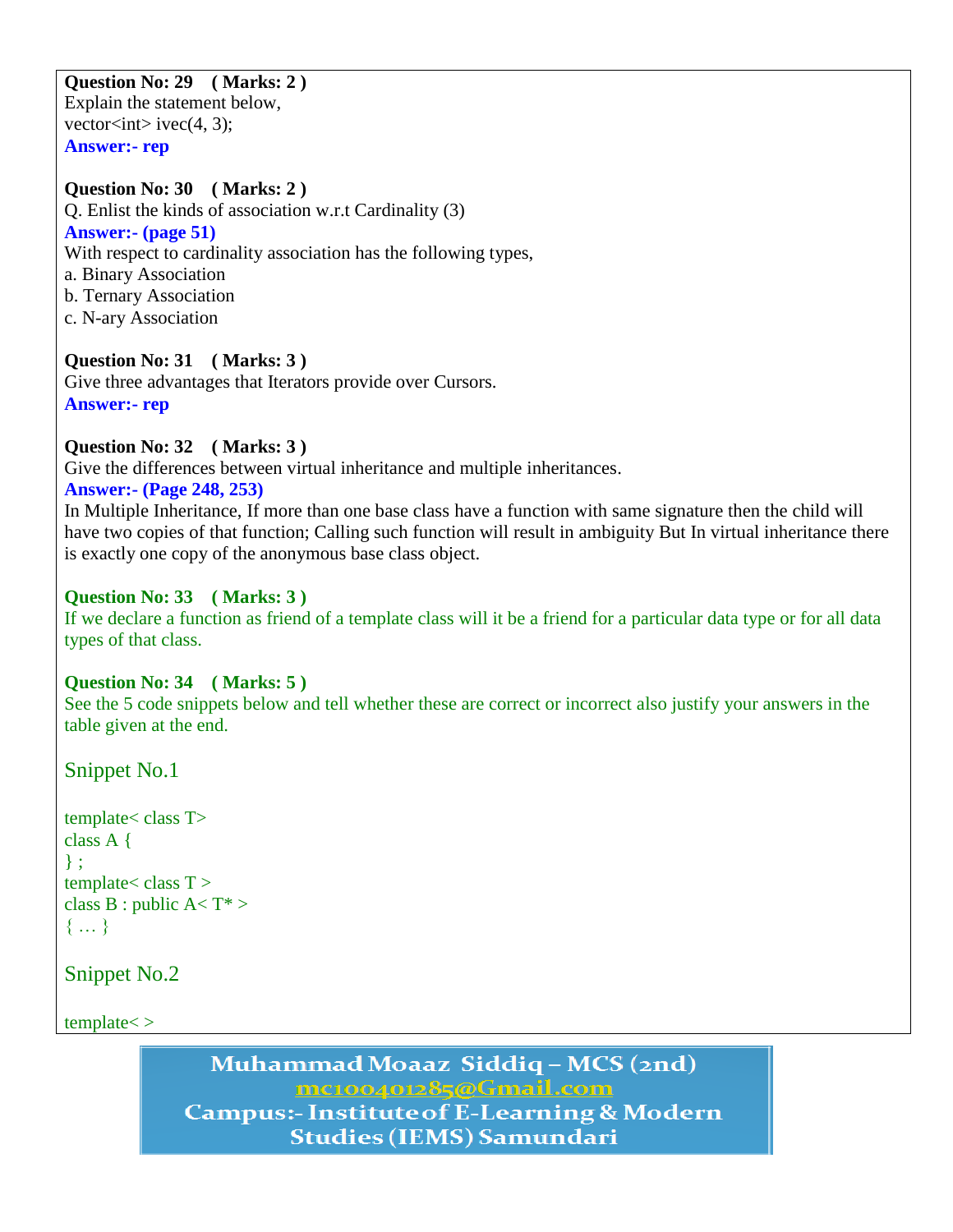```
class B< int* > : public A< T^* >
{ … }
```

```
Snippet No.3
class \overline{B} : public A< T* >
        { … }
Snippet No.4
        template< >
        class B< char* > : public A
        \{ \dots \};
```
Snippet No.5  $template < class T >$ class B : public  $A < T^*$ { … }

Table:

|     | Snippet   Is it correct or not (Correct/Incorrect) | Justification of your answer |
|-----|----------------------------------------------------|------------------------------|
| No. |                                                    |                              |
|     |                                                    |                              |
|     |                                                    |                              |
|     |                                                    |                              |
|     |                                                    |                              |
|     |                                                    |                              |

# **Question No: 35 ( Marks: 5 )**

What is the output produced by the following program?

#include<iostream.h>

void sample\_function(double test) throw (int);

int main()

{

try { cout  $<<$ "Trying. $\ln$ "; sample\_function(98.6); cout  $<<$  "Trying after call.\n";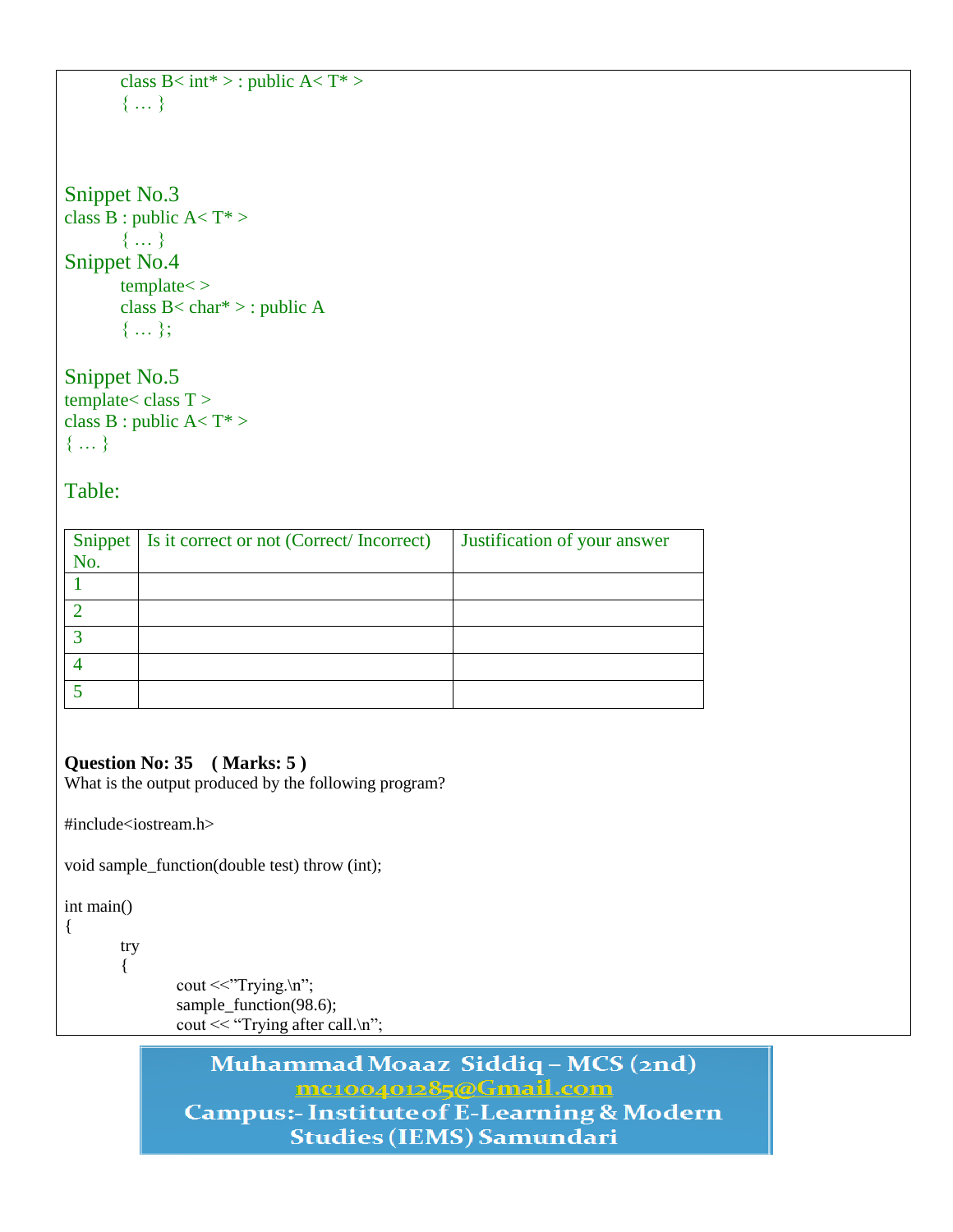```
}
        catch(int)
        {
                cout << "Catching.\n";
        }
        cout << "End program.\ln";
        return 0;
}
void sample_function(double test) throw (int)
{
        cout << "Starting sample function.\ln";
        if(test < 100)
           throw 42;
}
```
#### **Answer:-**

```
Trying.
Starting sample_function.
Catching.
End program.
```
### **Question No: 36 ( Marks: 5 )**

Suppose the base class and the derived class each have a member function with the same signature. When you have a pointer to a base class object and call a function member through the pointer, discuss what determines which function is actually called, the base class member function or the derived-class function.

# **FINALTERM EXAMINATION 2010**

#### **Question No: 27 ( Marks: 2 )**

Give two uses of a destructor.

#### **Answer:- (page 92)**

1. Destructor is used to free memory that is allocated through dynamic allocation. We have to free memory allocated using new operator by over self in destructor otherwise it remain occupied even after our program ends.

2. Destructor is used to perform house keeping operations.

#### **Question No: 28 ( Marks: 2 )**

Describe the way to declare a template class as a friend class of any other class. **Answer:- rep**

#### **Question No: 29 ( Marks: 2 )**

Give the name of two basic types of containers collectively called First class containers? **Answer:- rep**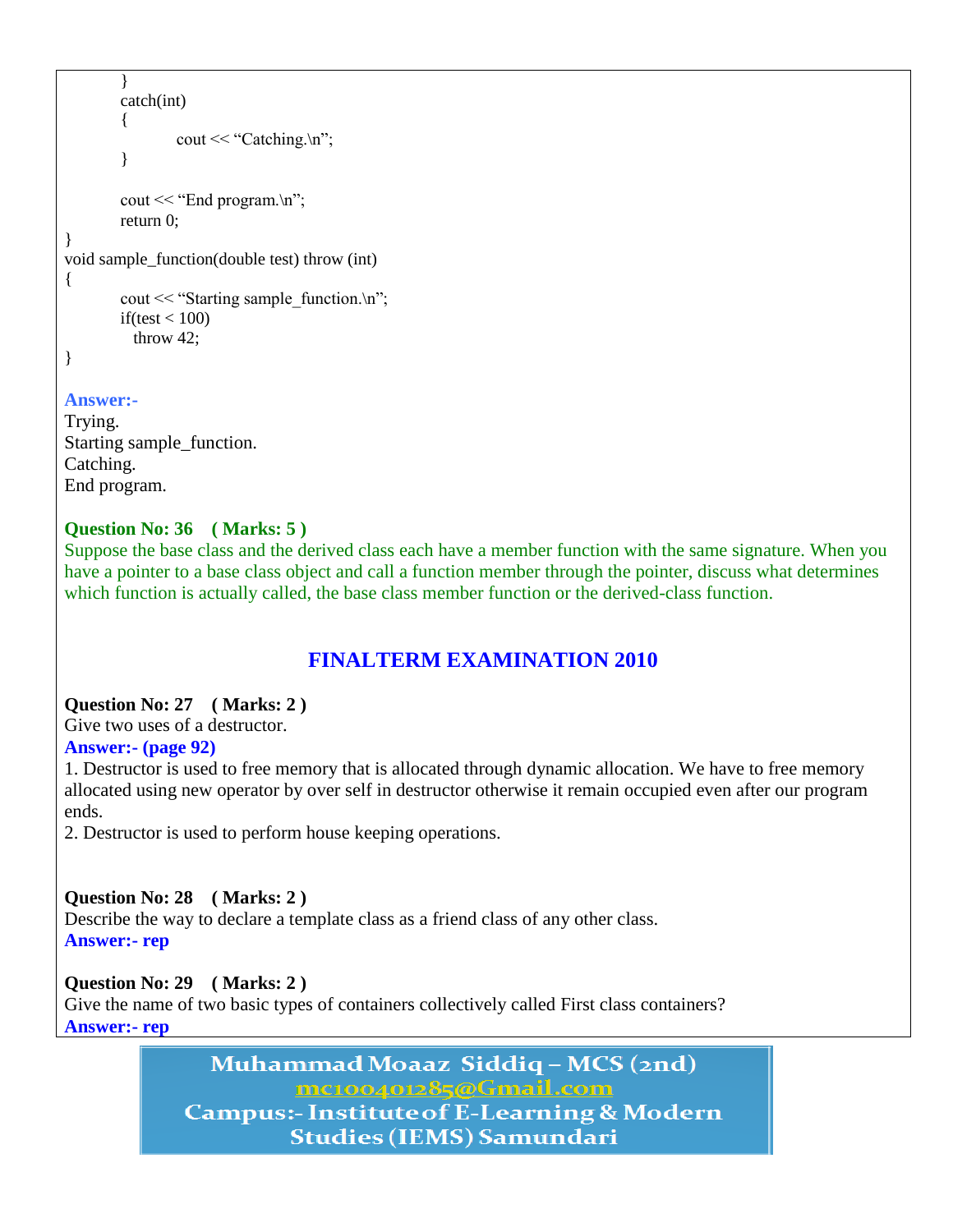```
Question No: 30 ( Marks: 2 ) 
State any conflict that may rise due to multiple inheritance?
Answer :-( page 248)
If more than one base class has a function with same signature then the child will have two copies of that 
function.Calling such function will result in ambiguity.
```

```
Question No: 31 ( Marks: 3 )
```
What will be the output after executing the following code?

```
class c1{
public: 
virtual void function(){
cout << "I am in c1" << < endl;
}
};
class c2: public c1{
public:
void function(){
cout << "I am in c2" << < endl;
}
};
class c3: public c1 {
public:
void function(){
cout << "I am in c3" << < endl;
}
};
int main(){
c1 * test1 = new c2;
c1 * test2 = new c3;
test1->function();
test2->function();
system("PAUSE");
return 0;
}
Answer:-
am in c2
I am in c3
```
# Muhammad Moaaz Siddiq - MCS (2nd) mc100401285@Gmail.com **Campus:- Institute of E-Learning & Modern**

**Studies (IEMS) Samundari**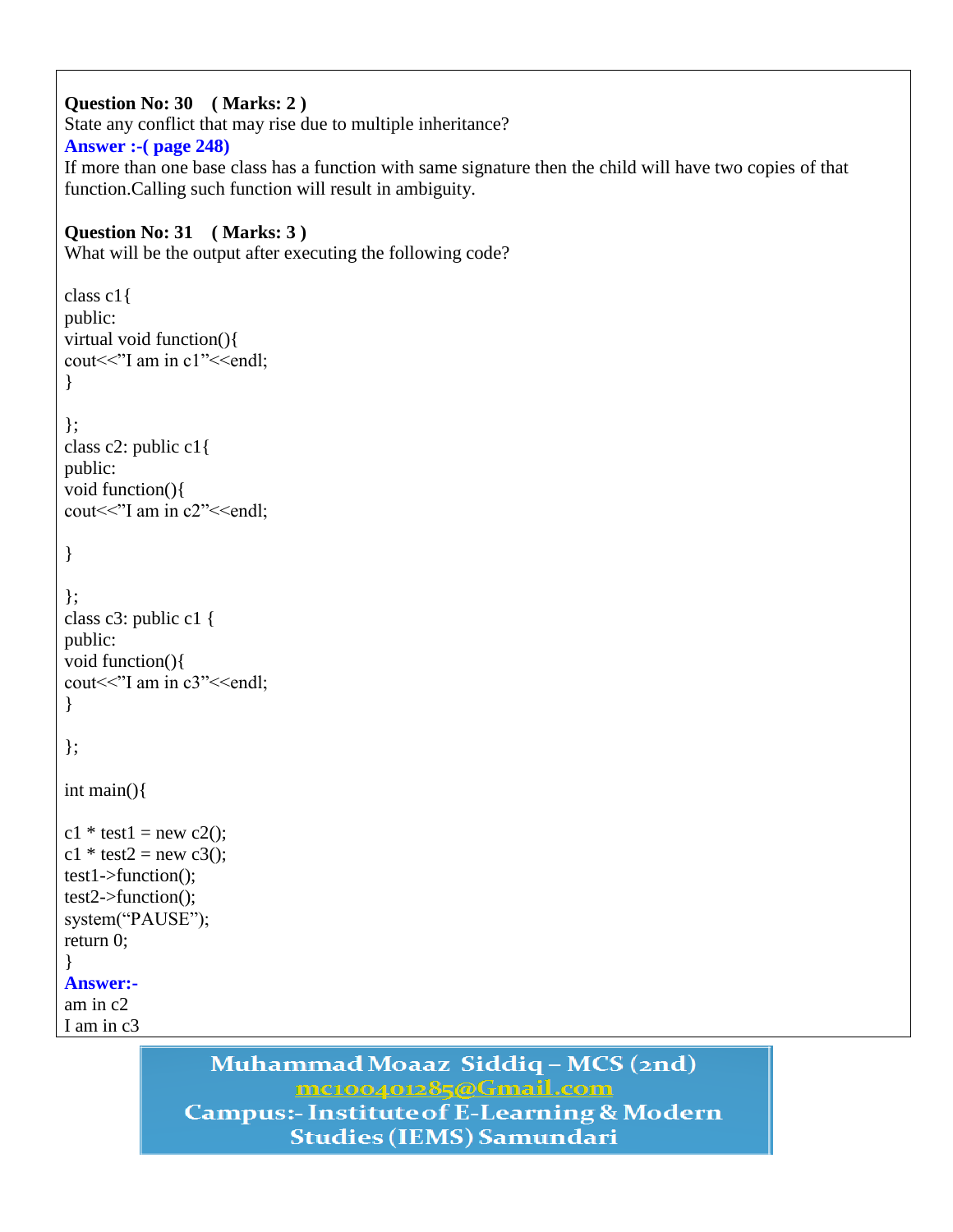### **Question No: 32 ( Marks: 3 )**

If we declare a function as friend of a template class will it be a friend for a particular data type or for all data types of that class.

### **Question No: 33 ( Marks: 3 )**

Tell the logical error/s in the code given below with reference to resource management; also describe how we can correct that error/s.

```
class Test{
public:
int function1(){
             try{
                  FILE *fileptr = fopen("filename.txt", "w");
                    throw exception();
                    fclose(fileptr);
                    return 0;
 }
                    catch(Exception e){
 ...
 }
}
};
Answer:- (Page 343)
In the above code, In case of exception the call to fclose will be ignored and file will remain opened.
We can remove this issue in following ways
int function1(){
try{
FILE * fileptr = fopen("filename.txt", "w");
fwrite("Hello World",1,11,fileptr);
...
throw exception();
fclose(fileptr);
} catch(...) {
fclose(fileptr); // adding fclose in catch handler as well
throw;
}
return 0;
}
Question No: 34 ( Marks: 5 ) 
What is the output produced by the following program?
```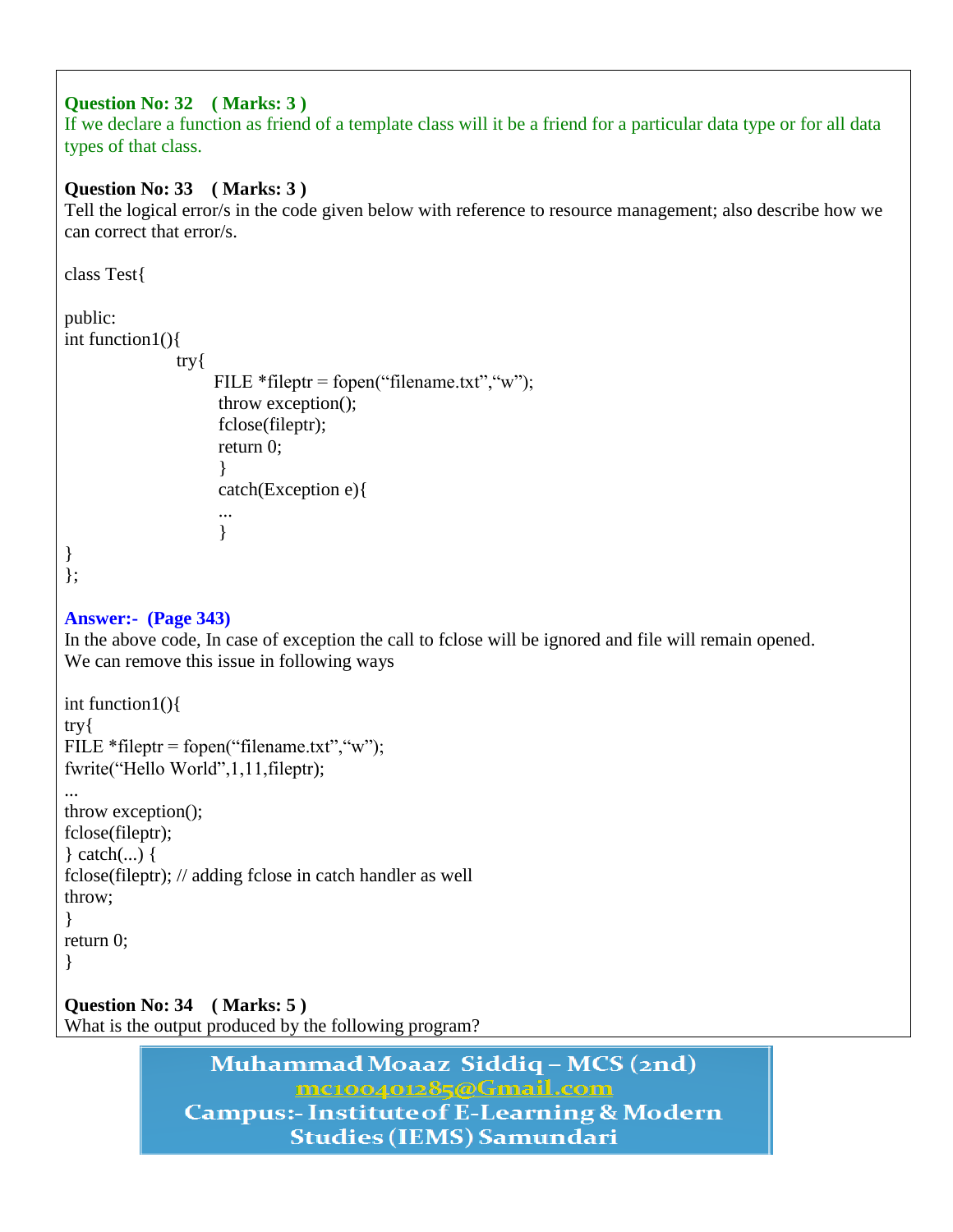```
#include<iostream.h>
void sample_function(double test) throw (int);
int main()
{
       try
       {
               cout \ll"Trying.\n";
               sample_function(98.6);
               cout << "Trying after call.\n";
       }
       catch(int)
       {
               cout << "Catching.\n";
       }
       cout << "End program.\ln";
       return 0;
}
void sample_function(double test) throw (int)
{
       cout << "Starting sample function.\n";
       if(test < 100)
          throw 42;
}
Answer:- rep
```
#### **Question No: 35 ( Marks: 5 )**

The code given below has one template function as a friend of a template class,

- 1. You have to identify any error/s in this code and describe the reason for error/s.
- 2. Give the correct code after removing the error/s.

```
template<typename U>
void Test(U);
template < class T >
```
class B {

```
int data;
public:
friend void Test\lt (T);
```
};

```
template<typename U>
void Test(U u){
```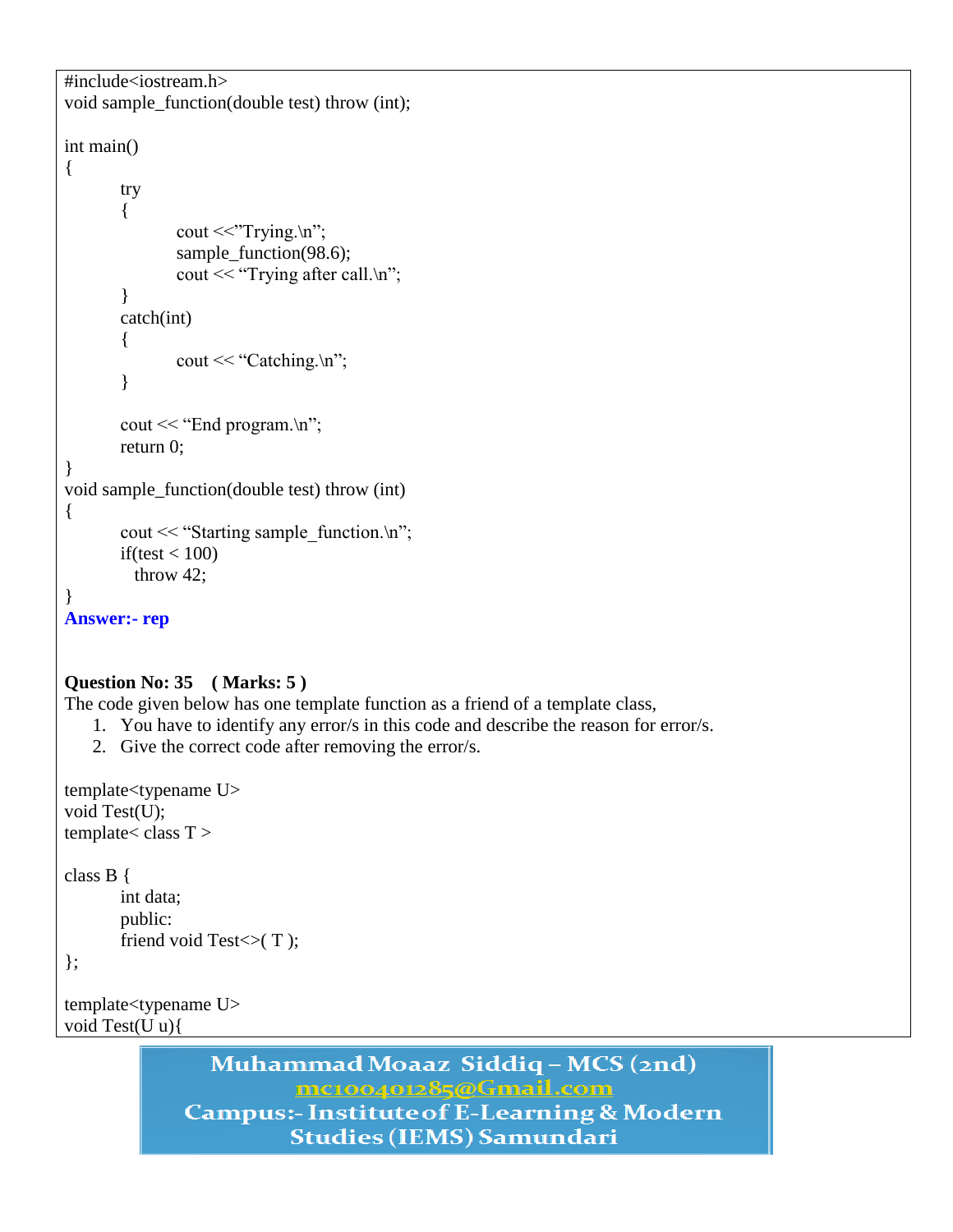```
B \lt int b1:
  b1.data = 7;
 }
int main(int argc, char *argv[])
{
   char i;
   Test(i);
   system("PAUSE");
   return 0;
}
Answer:- rep
Question No: 36 ( Marks: 5 ) 
Consider the following class,
class Base
{
        char * p;
public:
       Base() { p = new char[10]; }
       \simBase() { delete [] p; }
};
class Derived : public Base
{
       char * q;
public:
       Derived() {q = new char[20]; }
       \simDerived() { delete [] q; }
};
void foo()
{
       Base* p = new Derived;
        delete p;
}
With this program, every time function foo is called, some memory will leak. 
Explain why memory will leak. Also, explain how to fix this problem.
                                      FINALTERM EXAMINATION 
                                                   Fall 2009
```
**Question No: 31 ( Marks: 1 )**  Write the syntax of declaring a pure virtual function in a class?